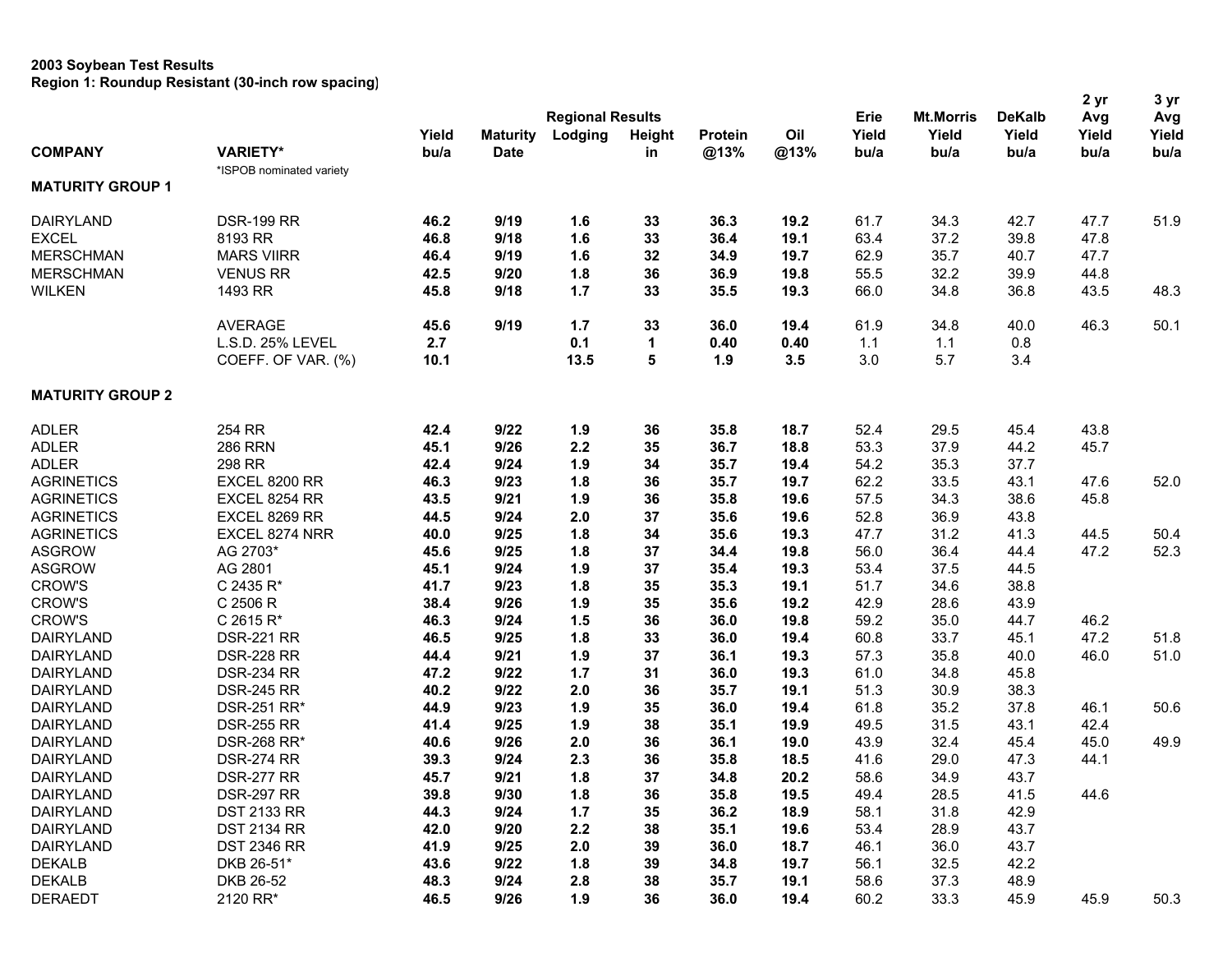| <b>Regional Results</b><br>Oil<br>Yield<br>Yield<br>Yield<br><b>Maturity</b><br>Lodging<br>Height<br>Yield<br>Yield<br>Yield<br>Protein<br><b>COMPANY</b><br><b>VARIETY*</b><br>bu/a<br><b>Date</b><br>@13%<br>@13%<br>bu/a<br>bu/a<br>in<br>bu/a<br>bu/a<br>bu/a<br>*ISPOB nominated variety<br>9/22<br>62.1<br>35.1<br><b>DERAEDT</b><br>2121 RR*<br>48.9<br>1.8<br>31<br>36.0<br>19.4<br>49.6<br>38.8<br>9/25<br>2.4<br>42<br>34.2<br>56.4<br>40.4<br>47.8<br><b>DERAEDT</b><br>2701 RR*<br>45.2<br>20.1<br>33.1<br><b>DERAEDT</b><br>2733 NRR*<br>46.3<br>9/26<br>2.1<br>37<br>36.3<br>18.8<br>56.0<br>49.7<br>47.6<br><b>EXCEL</b><br>8226 RR<br>9/21<br>1.6<br>34<br>59.2<br>31.7<br>45.8<br>45.6<br>35.9<br>19.3<br><b>EXCEL</b><br>8227 RR<br>9/21<br>1.6<br>35<br>36.3<br>61.3<br>30.9<br>37.8<br>43.3<br>18.8<br><b>EXCEL</b><br>8236 NRR<br>1.8<br>32<br>36.1<br>60.3<br>34.0<br>44.3<br>46.2<br>9/22<br>19.3<br><b>EXCEL</b><br>8237 RR<br>9/22<br>2.3<br>38<br>30.7<br>39.2<br>40.1<br>35.4<br>19.5<br>50.4<br><b>EXCEL</b><br>8258 RR<br>9/23<br>2.0<br>35<br>51.6<br>31.4<br>37.9<br>40.3<br>35.6<br>19.1<br><b>FONTANELLE</b><br>8062 RR*<br>41.5<br>9/22<br>1.8<br>35<br>35.1<br>55.2<br>28.7<br>40.7<br>19.3<br><b>FONTANELLE</b><br>8153 RR*<br>9/22<br>1.8<br>37<br>35.7<br>18.8<br>54.4<br>30.4<br>40.7<br>41.9<br><b>FS HISOY</b><br>HS 2725*<br>9/24<br>1.7<br>33<br>35.3<br>56.4<br>34.8<br>45.5<br>46.7<br>45.6<br>19.6<br><b>FS HISOY</b><br>HS 2815*<br>9/24<br>1.7<br>34<br>34.8<br>19.5<br>55.2<br>37.5<br>45.2<br>45.9<br><b>FS HISOY</b><br><b>HS 2826</b><br>9/25<br>2.0<br>36<br>36.9<br>18.7<br>53.3<br>35.6<br>43.8<br>44.2<br><b>FS HISOY</b><br>X 2635<br>9/26<br>1.8<br>34<br>19.2<br>47.7<br>28.1<br>45.7<br>40.5<br>35.7<br><b>FS HISOY</b><br>X 2736<br>9/25<br>2.1<br>38<br>35.4<br>45.4<br>37.0<br>18.8<br>54.4<br>46.5<br><b>GARST</b><br>2332 RR<br>9/23<br>2.0<br>36.3<br>19.3<br>58.0<br>30.2<br>48.0<br>45.6<br>45.4<br>34<br>1.7<br><b>GARST</b><br>2603 RR*<br>9/22<br>37<br>35.4<br>19.8<br>58.9<br>33.8<br>39.7<br>44.1<br><b>GARST</b><br>2677 RR*<br>9/20<br>1.9<br>33<br>36.2<br>54.9<br>29.4<br>37.8<br>44.7<br>40.7<br>19.3<br><b>GARST</b><br>2812 RR/N*<br>9/27<br>2.1<br>34<br>36.8<br>18.7<br>53.1<br>35.8<br>45.7<br>44.9<br><b>GARST</b><br>2903 RR<br>1.9<br>35.2<br>54.5<br>30.1<br>46.3<br>43.7<br>9/27<br>40<br>19.5<br><b>GMA</b><br>38.3<br>9/19<br>2.0<br>36<br>36.3<br>49.1<br>27.5<br>38.2<br>SVI 2239 SCNRR<br>19.5<br><b>GMA</b><br>1.7<br>35<br>27.7<br>42.3<br>SVI 2241 SCNRR<br>41.6<br>9/19<br>36.4<br>19.1<br>54.8<br>37.0<br><b>GMA</b><br>38.4<br>9/20<br>1.9<br>36<br>36.2<br>47.8<br>30.6<br>SVI 2323 SCNRR<br>19.1<br>2.2<br>27.6<br>40.7<br><b>GMA</b><br>SVI 2326 SCNRR<br>9/20<br>37<br>36.7<br>48.9<br>39.1<br>19.0<br>1.9<br>46.1<br><b>GMA</b><br>SVI 2327 SCNRR<br>9/20<br>35<br>37.3<br>18.6<br>49.9<br>31.0<br>42.3<br><b>GMA</b><br>37.8<br>SVI 2329 SCNRR<br>37.6<br>9/19<br>2.1<br>33<br>37.2<br>18.6<br>29.3<br>45.6<br><b>GMA</b><br>39.7<br>1.8<br>35<br>36.4<br>52.2<br>30.3<br>36.6<br>SVI 2331 SCNRR<br>9/18<br>19.2<br><b>GMA</b><br>SVI 2433 SCNRR<br>38.9<br>9/21<br>1.9<br>38<br>18.9<br>46.1<br>30.8<br>39.7<br>37.1<br><b>GMA</b><br>2.1<br>37<br>29.2<br>41.0<br>SVI 2435 SCNRR<br>39.2<br>9/20<br>36.3<br>19.4<br>47.6<br><b>GMA</b><br>SVI 2440 SCNRR<br>43.6<br>9/22<br>1.9<br>35<br>35.5<br>19.8<br>54.6<br>32.4<br>43.7<br><b>GMA</b><br>SVI 2445 SCNRR<br>9/20<br>2.2<br>39<br>36.2<br>19.3<br>46.5<br>29.8<br>38.8<br>38.4<br>1.7<br><b>GMA</b><br>SVI 2552 SCNRR<br>9/23<br>35<br>35.7<br>32.7<br>41.0<br>41.2<br>19.5<br>49.8<br><b>GMA</b><br>SVI 2554 SCNRR<br>9/22<br>1.7<br>35<br>29.0<br>42.8<br>40.5<br>36.9<br>19.0<br>49.8<br><b>GMA</b><br>9/23<br>1.7<br>30.6<br>36.6<br>SVI 2627 SCNRR<br>37.5<br>34<br>36.9<br>18.7<br>45.3<br>1.7<br>33<br>33.2<br><b>GMA</b><br>SVI 2628 SCNRR<br>40.9<br>9/24<br>35.8<br>19.1<br>48.9<br>40.6<br><b>GMA</b><br>SVI 2629 SCNRR<br>39.3<br>9/24<br>1.8<br>35<br>37.2<br>18.6<br>47.2<br>30.2<br>40.7<br><b>GMA</b><br>9/22<br>2.2<br>35.6<br>43.6<br>42.3<br>SVI 2778 SCNRR<br>40.0<br>40<br>19.7<br>34.1<br>2.4<br>9/25<br>46.8<br>31.7<br>41.5<br><b>GMA</b><br>SVI 2779 SCNRR<br>40.0<br>37<br>37.5<br>18.2<br><b>SVI 2862</b><br>9/21<br>1.8<br>33<br>53.5<br>39.1<br><b>GMA</b><br>40.3<br>35.5<br>19.4<br>28.4<br><b>SVI 58091 SCNRR</b><br>44.2<br><b>GMA</b><br>41.8<br>9/21<br>2.0<br>37<br>36.8<br>19.2<br>48.5<br>32.8<br>49.1<br><b>GOLDEN HARVEST</b><br>H 2453 RR*<br>38.2<br>9/19<br>1.8<br>32<br>36.3<br>19.4<br>52.5<br>28.3<br>33.8<br>43.6<br><b>GOLDEN HARVEST</b><br>43.5<br>9/28<br>2.0<br>39<br>35.0<br>19.5<br>36.1<br>43.2 |  |            |  |  |  |      |                  |               | 2 yr | 3 yr<br>Avg |
|------------------------------------------------------------------------------------------------------------------------------------------------------------------------------------------------------------------------------------------------------------------------------------------------------------------------------------------------------------------------------------------------------------------------------------------------------------------------------------------------------------------------------------------------------------------------------------------------------------------------------------------------------------------------------------------------------------------------------------------------------------------------------------------------------------------------------------------------------------------------------------------------------------------------------------------------------------------------------------------------------------------------------------------------------------------------------------------------------------------------------------------------------------------------------------------------------------------------------------------------------------------------------------------------------------------------------------------------------------------------------------------------------------------------------------------------------------------------------------------------------------------------------------------------------------------------------------------------------------------------------------------------------------------------------------------------------------------------------------------------------------------------------------------------------------------------------------------------------------------------------------------------------------------------------------------------------------------------------------------------------------------------------------------------------------------------------------------------------------------------------------------------------------------------------------------------------------------------------------------------------------------------------------------------------------------------------------------------------------------------------------------------------------------------------------------------------------------------------------------------------------------------------------------------------------------------------------------------------------------------------------------------------------------------------------------------------------------------------------------------------------------------------------------------------------------------------------------------------------------------------------------------------------------------------------------------------------------------------------------------------------------------------------------------------------------------------------------------------------------------------------------------------------------------------------------------------------------------------------------------------------------------------------------------------------------------------------------------------------------------------------------------------------------------------------------------------------------------------------------------------------------------------------------------------------------------------------------------------------------------------------------------------------------------------------------------------------------------------------------------------------------------------------------------------------------------------------------------------------------------------------------------------------------------------------------------------------------------------------------------------------------------------------------------------------------------------------------------------------------------------------------------------------------------------------------------------------------------------------------------------------------------------------------------------------------------------------------------------------------------------------------------------------------------------------------------------------------------------------------------------------------------------------------------------------------------------------------------------------------------------------------------------------------------------------------------------------------------|--|------------|--|--|--|------|------------------|---------------|------|-------------|
|                                                                                                                                                                                                                                                                                                                                                                                                                                                                                                                                                                                                                                                                                                                                                                                                                                                                                                                                                                                                                                                                                                                                                                                                                                                                                                                                                                                                                                                                                                                                                                                                                                                                                                                                                                                                                                                                                                                                                                                                                                                                                                                                                                                                                                                                                                                                                                                                                                                                                                                                                                                                                                                                                                                                                                                                                                                                                                                                                                                                                                                                                                                                                                                                                                                                                                                                                                                                                                                                                                                                                                                                                                                                                                                                                                                                                                                                                                                                                                                                                                                                                                                                                                                                                                                                                                                                                                                                                                                                                                                                                                                                                                                                                                                        |  |            |  |  |  | Erie | <b>Mt.Morris</b> | <b>DeKalb</b> | Avg  |             |
|                                                                                                                                                                                                                                                                                                                                                                                                                                                                                                                                                                                                                                                                                                                                                                                                                                                                                                                                                                                                                                                                                                                                                                                                                                                                                                                                                                                                                                                                                                                                                                                                                                                                                                                                                                                                                                                                                                                                                                                                                                                                                                                                                                                                                                                                                                                                                                                                                                                                                                                                                                                                                                                                                                                                                                                                                                                                                                                                                                                                                                                                                                                                                                                                                                                                                                                                                                                                                                                                                                                                                                                                                                                                                                                                                                                                                                                                                                                                                                                                                                                                                                                                                                                                                                                                                                                                                                                                                                                                                                                                                                                                                                                                                                                        |  |            |  |  |  |      |                  |               |      |             |
|                                                                                                                                                                                                                                                                                                                                                                                                                                                                                                                                                                                                                                                                                                                                                                                                                                                                                                                                                                                                                                                                                                                                                                                                                                                                                                                                                                                                                                                                                                                                                                                                                                                                                                                                                                                                                                                                                                                                                                                                                                                                                                                                                                                                                                                                                                                                                                                                                                                                                                                                                                                                                                                                                                                                                                                                                                                                                                                                                                                                                                                                                                                                                                                                                                                                                                                                                                                                                                                                                                                                                                                                                                                                                                                                                                                                                                                                                                                                                                                                                                                                                                                                                                                                                                                                                                                                                                                                                                                                                                                                                                                                                                                                                                                        |  |            |  |  |  |      |                  |               |      |             |
|                                                                                                                                                                                                                                                                                                                                                                                                                                                                                                                                                                                                                                                                                                                                                                                                                                                                                                                                                                                                                                                                                                                                                                                                                                                                                                                                                                                                                                                                                                                                                                                                                                                                                                                                                                                                                                                                                                                                                                                                                                                                                                                                                                                                                                                                                                                                                                                                                                                                                                                                                                                                                                                                                                                                                                                                                                                                                                                                                                                                                                                                                                                                                                                                                                                                                                                                                                                                                                                                                                                                                                                                                                                                                                                                                                                                                                                                                                                                                                                                                                                                                                                                                                                                                                                                                                                                                                                                                                                                                                                                                                                                                                                                                                                        |  |            |  |  |  |      |                  |               |      |             |
|                                                                                                                                                                                                                                                                                                                                                                                                                                                                                                                                                                                                                                                                                                                                                                                                                                                                                                                                                                                                                                                                                                                                                                                                                                                                                                                                                                                                                                                                                                                                                                                                                                                                                                                                                                                                                                                                                                                                                                                                                                                                                                                                                                                                                                                                                                                                                                                                                                                                                                                                                                                                                                                                                                                                                                                                                                                                                                                                                                                                                                                                                                                                                                                                                                                                                                                                                                                                                                                                                                                                                                                                                                                                                                                                                                                                                                                                                                                                                                                                                                                                                                                                                                                                                                                                                                                                                                                                                                                                                                                                                                                                                                                                                                                        |  |            |  |  |  |      |                  |               |      |             |
|                                                                                                                                                                                                                                                                                                                                                                                                                                                                                                                                                                                                                                                                                                                                                                                                                                                                                                                                                                                                                                                                                                                                                                                                                                                                                                                                                                                                                                                                                                                                                                                                                                                                                                                                                                                                                                                                                                                                                                                                                                                                                                                                                                                                                                                                                                                                                                                                                                                                                                                                                                                                                                                                                                                                                                                                                                                                                                                                                                                                                                                                                                                                                                                                                                                                                                                                                                                                                                                                                                                                                                                                                                                                                                                                                                                                                                                                                                                                                                                                                                                                                                                                                                                                                                                                                                                                                                                                                                                                                                                                                                                                                                                                                                                        |  |            |  |  |  |      |                  |               |      |             |
|                                                                                                                                                                                                                                                                                                                                                                                                                                                                                                                                                                                                                                                                                                                                                                                                                                                                                                                                                                                                                                                                                                                                                                                                                                                                                                                                                                                                                                                                                                                                                                                                                                                                                                                                                                                                                                                                                                                                                                                                                                                                                                                                                                                                                                                                                                                                                                                                                                                                                                                                                                                                                                                                                                                                                                                                                                                                                                                                                                                                                                                                                                                                                                                                                                                                                                                                                                                                                                                                                                                                                                                                                                                                                                                                                                                                                                                                                                                                                                                                                                                                                                                                                                                                                                                                                                                                                                                                                                                                                                                                                                                                                                                                                                                        |  |            |  |  |  |      |                  |               |      |             |
|                                                                                                                                                                                                                                                                                                                                                                                                                                                                                                                                                                                                                                                                                                                                                                                                                                                                                                                                                                                                                                                                                                                                                                                                                                                                                                                                                                                                                                                                                                                                                                                                                                                                                                                                                                                                                                                                                                                                                                                                                                                                                                                                                                                                                                                                                                                                                                                                                                                                                                                                                                                                                                                                                                                                                                                                                                                                                                                                                                                                                                                                                                                                                                                                                                                                                                                                                                                                                                                                                                                                                                                                                                                                                                                                                                                                                                                                                                                                                                                                                                                                                                                                                                                                                                                                                                                                                                                                                                                                                                                                                                                                                                                                                                                        |  |            |  |  |  |      |                  |               |      |             |
|                                                                                                                                                                                                                                                                                                                                                                                                                                                                                                                                                                                                                                                                                                                                                                                                                                                                                                                                                                                                                                                                                                                                                                                                                                                                                                                                                                                                                                                                                                                                                                                                                                                                                                                                                                                                                                                                                                                                                                                                                                                                                                                                                                                                                                                                                                                                                                                                                                                                                                                                                                                                                                                                                                                                                                                                                                                                                                                                                                                                                                                                                                                                                                                                                                                                                                                                                                                                                                                                                                                                                                                                                                                                                                                                                                                                                                                                                                                                                                                                                                                                                                                                                                                                                                                                                                                                                                                                                                                                                                                                                                                                                                                                                                                        |  |            |  |  |  |      |                  |               |      |             |
|                                                                                                                                                                                                                                                                                                                                                                                                                                                                                                                                                                                                                                                                                                                                                                                                                                                                                                                                                                                                                                                                                                                                                                                                                                                                                                                                                                                                                                                                                                                                                                                                                                                                                                                                                                                                                                                                                                                                                                                                                                                                                                                                                                                                                                                                                                                                                                                                                                                                                                                                                                                                                                                                                                                                                                                                                                                                                                                                                                                                                                                                                                                                                                                                                                                                                                                                                                                                                                                                                                                                                                                                                                                                                                                                                                                                                                                                                                                                                                                                                                                                                                                                                                                                                                                                                                                                                                                                                                                                                                                                                                                                                                                                                                                        |  |            |  |  |  |      |                  |               |      |             |
|                                                                                                                                                                                                                                                                                                                                                                                                                                                                                                                                                                                                                                                                                                                                                                                                                                                                                                                                                                                                                                                                                                                                                                                                                                                                                                                                                                                                                                                                                                                                                                                                                                                                                                                                                                                                                                                                                                                                                                                                                                                                                                                                                                                                                                                                                                                                                                                                                                                                                                                                                                                                                                                                                                                                                                                                                                                                                                                                                                                                                                                                                                                                                                                                                                                                                                                                                                                                                                                                                                                                                                                                                                                                                                                                                                                                                                                                                                                                                                                                                                                                                                                                                                                                                                                                                                                                                                                                                                                                                                                                                                                                                                                                                                                        |  |            |  |  |  |      |                  |               |      |             |
|                                                                                                                                                                                                                                                                                                                                                                                                                                                                                                                                                                                                                                                                                                                                                                                                                                                                                                                                                                                                                                                                                                                                                                                                                                                                                                                                                                                                                                                                                                                                                                                                                                                                                                                                                                                                                                                                                                                                                                                                                                                                                                                                                                                                                                                                                                                                                                                                                                                                                                                                                                                                                                                                                                                                                                                                                                                                                                                                                                                                                                                                                                                                                                                                                                                                                                                                                                                                                                                                                                                                                                                                                                                                                                                                                                                                                                                                                                                                                                                                                                                                                                                                                                                                                                                                                                                                                                                                                                                                                                                                                                                                                                                                                                                        |  |            |  |  |  |      |                  |               |      |             |
|                                                                                                                                                                                                                                                                                                                                                                                                                                                                                                                                                                                                                                                                                                                                                                                                                                                                                                                                                                                                                                                                                                                                                                                                                                                                                                                                                                                                                                                                                                                                                                                                                                                                                                                                                                                                                                                                                                                                                                                                                                                                                                                                                                                                                                                                                                                                                                                                                                                                                                                                                                                                                                                                                                                                                                                                                                                                                                                                                                                                                                                                                                                                                                                                                                                                                                                                                                                                                                                                                                                                                                                                                                                                                                                                                                                                                                                                                                                                                                                                                                                                                                                                                                                                                                                                                                                                                                                                                                                                                                                                                                                                                                                                                                                        |  |            |  |  |  |      |                  |               |      |             |
|                                                                                                                                                                                                                                                                                                                                                                                                                                                                                                                                                                                                                                                                                                                                                                                                                                                                                                                                                                                                                                                                                                                                                                                                                                                                                                                                                                                                                                                                                                                                                                                                                                                                                                                                                                                                                                                                                                                                                                                                                                                                                                                                                                                                                                                                                                                                                                                                                                                                                                                                                                                                                                                                                                                                                                                                                                                                                                                                                                                                                                                                                                                                                                                                                                                                                                                                                                                                                                                                                                                                                                                                                                                                                                                                                                                                                                                                                                                                                                                                                                                                                                                                                                                                                                                                                                                                                                                                                                                                                                                                                                                                                                                                                                                        |  |            |  |  |  |      |                  |               |      |             |
|                                                                                                                                                                                                                                                                                                                                                                                                                                                                                                                                                                                                                                                                                                                                                                                                                                                                                                                                                                                                                                                                                                                                                                                                                                                                                                                                                                                                                                                                                                                                                                                                                                                                                                                                                                                                                                                                                                                                                                                                                                                                                                                                                                                                                                                                                                                                                                                                                                                                                                                                                                                                                                                                                                                                                                                                                                                                                                                                                                                                                                                                                                                                                                                                                                                                                                                                                                                                                                                                                                                                                                                                                                                                                                                                                                                                                                                                                                                                                                                                                                                                                                                                                                                                                                                                                                                                                                                                                                                                                                                                                                                                                                                                                                                        |  |            |  |  |  |      |                  |               |      |             |
|                                                                                                                                                                                                                                                                                                                                                                                                                                                                                                                                                                                                                                                                                                                                                                                                                                                                                                                                                                                                                                                                                                                                                                                                                                                                                                                                                                                                                                                                                                                                                                                                                                                                                                                                                                                                                                                                                                                                                                                                                                                                                                                                                                                                                                                                                                                                                                                                                                                                                                                                                                                                                                                                                                                                                                                                                                                                                                                                                                                                                                                                                                                                                                                                                                                                                                                                                                                                                                                                                                                                                                                                                                                                                                                                                                                                                                                                                                                                                                                                                                                                                                                                                                                                                                                                                                                                                                                                                                                                                                                                                                                                                                                                                                                        |  |            |  |  |  |      |                  |               |      |             |
|                                                                                                                                                                                                                                                                                                                                                                                                                                                                                                                                                                                                                                                                                                                                                                                                                                                                                                                                                                                                                                                                                                                                                                                                                                                                                                                                                                                                                                                                                                                                                                                                                                                                                                                                                                                                                                                                                                                                                                                                                                                                                                                                                                                                                                                                                                                                                                                                                                                                                                                                                                                                                                                                                                                                                                                                                                                                                                                                                                                                                                                                                                                                                                                                                                                                                                                                                                                                                                                                                                                                                                                                                                                                                                                                                                                                                                                                                                                                                                                                                                                                                                                                                                                                                                                                                                                                                                                                                                                                                                                                                                                                                                                                                                                        |  |            |  |  |  |      |                  |               |      |             |
|                                                                                                                                                                                                                                                                                                                                                                                                                                                                                                                                                                                                                                                                                                                                                                                                                                                                                                                                                                                                                                                                                                                                                                                                                                                                                                                                                                                                                                                                                                                                                                                                                                                                                                                                                                                                                                                                                                                                                                                                                                                                                                                                                                                                                                                                                                                                                                                                                                                                                                                                                                                                                                                                                                                                                                                                                                                                                                                                                                                                                                                                                                                                                                                                                                                                                                                                                                                                                                                                                                                                                                                                                                                                                                                                                                                                                                                                                                                                                                                                                                                                                                                                                                                                                                                                                                                                                                                                                                                                                                                                                                                                                                                                                                                        |  |            |  |  |  |      |                  |               |      |             |
|                                                                                                                                                                                                                                                                                                                                                                                                                                                                                                                                                                                                                                                                                                                                                                                                                                                                                                                                                                                                                                                                                                                                                                                                                                                                                                                                                                                                                                                                                                                                                                                                                                                                                                                                                                                                                                                                                                                                                                                                                                                                                                                                                                                                                                                                                                                                                                                                                                                                                                                                                                                                                                                                                                                                                                                                                                                                                                                                                                                                                                                                                                                                                                                                                                                                                                                                                                                                                                                                                                                                                                                                                                                                                                                                                                                                                                                                                                                                                                                                                                                                                                                                                                                                                                                                                                                                                                                                                                                                                                                                                                                                                                                                                                                        |  |            |  |  |  |      |                  |               |      |             |
|                                                                                                                                                                                                                                                                                                                                                                                                                                                                                                                                                                                                                                                                                                                                                                                                                                                                                                                                                                                                                                                                                                                                                                                                                                                                                                                                                                                                                                                                                                                                                                                                                                                                                                                                                                                                                                                                                                                                                                                                                                                                                                                                                                                                                                                                                                                                                                                                                                                                                                                                                                                                                                                                                                                                                                                                                                                                                                                                                                                                                                                                                                                                                                                                                                                                                                                                                                                                                                                                                                                                                                                                                                                                                                                                                                                                                                                                                                                                                                                                                                                                                                                                                                                                                                                                                                                                                                                                                                                                                                                                                                                                                                                                                                                        |  |            |  |  |  |      |                  |               |      |             |
|                                                                                                                                                                                                                                                                                                                                                                                                                                                                                                                                                                                                                                                                                                                                                                                                                                                                                                                                                                                                                                                                                                                                                                                                                                                                                                                                                                                                                                                                                                                                                                                                                                                                                                                                                                                                                                                                                                                                                                                                                                                                                                                                                                                                                                                                                                                                                                                                                                                                                                                                                                                                                                                                                                                                                                                                                                                                                                                                                                                                                                                                                                                                                                                                                                                                                                                                                                                                                                                                                                                                                                                                                                                                                                                                                                                                                                                                                                                                                                                                                                                                                                                                                                                                                                                                                                                                                                                                                                                                                                                                                                                                                                                                                                                        |  |            |  |  |  |      |                  |               |      |             |
|                                                                                                                                                                                                                                                                                                                                                                                                                                                                                                                                                                                                                                                                                                                                                                                                                                                                                                                                                                                                                                                                                                                                                                                                                                                                                                                                                                                                                                                                                                                                                                                                                                                                                                                                                                                                                                                                                                                                                                                                                                                                                                                                                                                                                                                                                                                                                                                                                                                                                                                                                                                                                                                                                                                                                                                                                                                                                                                                                                                                                                                                                                                                                                                                                                                                                                                                                                                                                                                                                                                                                                                                                                                                                                                                                                                                                                                                                                                                                                                                                                                                                                                                                                                                                                                                                                                                                                                                                                                                                                                                                                                                                                                                                                                        |  |            |  |  |  |      |                  |               |      |             |
|                                                                                                                                                                                                                                                                                                                                                                                                                                                                                                                                                                                                                                                                                                                                                                                                                                                                                                                                                                                                                                                                                                                                                                                                                                                                                                                                                                                                                                                                                                                                                                                                                                                                                                                                                                                                                                                                                                                                                                                                                                                                                                                                                                                                                                                                                                                                                                                                                                                                                                                                                                                                                                                                                                                                                                                                                                                                                                                                                                                                                                                                                                                                                                                                                                                                                                                                                                                                                                                                                                                                                                                                                                                                                                                                                                                                                                                                                                                                                                                                                                                                                                                                                                                                                                                                                                                                                                                                                                                                                                                                                                                                                                                                                                                        |  |            |  |  |  |      |                  |               |      |             |
|                                                                                                                                                                                                                                                                                                                                                                                                                                                                                                                                                                                                                                                                                                                                                                                                                                                                                                                                                                                                                                                                                                                                                                                                                                                                                                                                                                                                                                                                                                                                                                                                                                                                                                                                                                                                                                                                                                                                                                                                                                                                                                                                                                                                                                                                                                                                                                                                                                                                                                                                                                                                                                                                                                                                                                                                                                                                                                                                                                                                                                                                                                                                                                                                                                                                                                                                                                                                                                                                                                                                                                                                                                                                                                                                                                                                                                                                                                                                                                                                                                                                                                                                                                                                                                                                                                                                                                                                                                                                                                                                                                                                                                                                                                                        |  |            |  |  |  |      |                  |               |      |             |
|                                                                                                                                                                                                                                                                                                                                                                                                                                                                                                                                                                                                                                                                                                                                                                                                                                                                                                                                                                                                                                                                                                                                                                                                                                                                                                                                                                                                                                                                                                                                                                                                                                                                                                                                                                                                                                                                                                                                                                                                                                                                                                                                                                                                                                                                                                                                                                                                                                                                                                                                                                                                                                                                                                                                                                                                                                                                                                                                                                                                                                                                                                                                                                                                                                                                                                                                                                                                                                                                                                                                                                                                                                                                                                                                                                                                                                                                                                                                                                                                                                                                                                                                                                                                                                                                                                                                                                                                                                                                                                                                                                                                                                                                                                                        |  |            |  |  |  |      |                  |               |      |             |
|                                                                                                                                                                                                                                                                                                                                                                                                                                                                                                                                                                                                                                                                                                                                                                                                                                                                                                                                                                                                                                                                                                                                                                                                                                                                                                                                                                                                                                                                                                                                                                                                                                                                                                                                                                                                                                                                                                                                                                                                                                                                                                                                                                                                                                                                                                                                                                                                                                                                                                                                                                                                                                                                                                                                                                                                                                                                                                                                                                                                                                                                                                                                                                                                                                                                                                                                                                                                                                                                                                                                                                                                                                                                                                                                                                                                                                                                                                                                                                                                                                                                                                                                                                                                                                                                                                                                                                                                                                                                                                                                                                                                                                                                                                                        |  |            |  |  |  |      |                  |               |      |             |
|                                                                                                                                                                                                                                                                                                                                                                                                                                                                                                                                                                                                                                                                                                                                                                                                                                                                                                                                                                                                                                                                                                                                                                                                                                                                                                                                                                                                                                                                                                                                                                                                                                                                                                                                                                                                                                                                                                                                                                                                                                                                                                                                                                                                                                                                                                                                                                                                                                                                                                                                                                                                                                                                                                                                                                                                                                                                                                                                                                                                                                                                                                                                                                                                                                                                                                                                                                                                                                                                                                                                                                                                                                                                                                                                                                                                                                                                                                                                                                                                                                                                                                                                                                                                                                                                                                                                                                                                                                                                                                                                                                                                                                                                                                                        |  |            |  |  |  |      |                  |               |      |             |
|                                                                                                                                                                                                                                                                                                                                                                                                                                                                                                                                                                                                                                                                                                                                                                                                                                                                                                                                                                                                                                                                                                                                                                                                                                                                                                                                                                                                                                                                                                                                                                                                                                                                                                                                                                                                                                                                                                                                                                                                                                                                                                                                                                                                                                                                                                                                                                                                                                                                                                                                                                                                                                                                                                                                                                                                                                                                                                                                                                                                                                                                                                                                                                                                                                                                                                                                                                                                                                                                                                                                                                                                                                                                                                                                                                                                                                                                                                                                                                                                                                                                                                                                                                                                                                                                                                                                                                                                                                                                                                                                                                                                                                                                                                                        |  |            |  |  |  |      |                  |               |      |             |
|                                                                                                                                                                                                                                                                                                                                                                                                                                                                                                                                                                                                                                                                                                                                                                                                                                                                                                                                                                                                                                                                                                                                                                                                                                                                                                                                                                                                                                                                                                                                                                                                                                                                                                                                                                                                                                                                                                                                                                                                                                                                                                                                                                                                                                                                                                                                                                                                                                                                                                                                                                                                                                                                                                                                                                                                                                                                                                                                                                                                                                                                                                                                                                                                                                                                                                                                                                                                                                                                                                                                                                                                                                                                                                                                                                                                                                                                                                                                                                                                                                                                                                                                                                                                                                                                                                                                                                                                                                                                                                                                                                                                                                                                                                                        |  |            |  |  |  |      |                  |               |      |             |
|                                                                                                                                                                                                                                                                                                                                                                                                                                                                                                                                                                                                                                                                                                                                                                                                                                                                                                                                                                                                                                                                                                                                                                                                                                                                                                                                                                                                                                                                                                                                                                                                                                                                                                                                                                                                                                                                                                                                                                                                                                                                                                                                                                                                                                                                                                                                                                                                                                                                                                                                                                                                                                                                                                                                                                                                                                                                                                                                                                                                                                                                                                                                                                                                                                                                                                                                                                                                                                                                                                                                                                                                                                                                                                                                                                                                                                                                                                                                                                                                                                                                                                                                                                                                                                                                                                                                                                                                                                                                                                                                                                                                                                                                                                                        |  |            |  |  |  |      |                  |               |      |             |
|                                                                                                                                                                                                                                                                                                                                                                                                                                                                                                                                                                                                                                                                                                                                                                                                                                                                                                                                                                                                                                                                                                                                                                                                                                                                                                                                                                                                                                                                                                                                                                                                                                                                                                                                                                                                                                                                                                                                                                                                                                                                                                                                                                                                                                                                                                                                                                                                                                                                                                                                                                                                                                                                                                                                                                                                                                                                                                                                                                                                                                                                                                                                                                                                                                                                                                                                                                                                                                                                                                                                                                                                                                                                                                                                                                                                                                                                                                                                                                                                                                                                                                                                                                                                                                                                                                                                                                                                                                                                                                                                                                                                                                                                                                                        |  |            |  |  |  |      |                  |               |      |             |
|                                                                                                                                                                                                                                                                                                                                                                                                                                                                                                                                                                                                                                                                                                                                                                                                                                                                                                                                                                                                                                                                                                                                                                                                                                                                                                                                                                                                                                                                                                                                                                                                                                                                                                                                                                                                                                                                                                                                                                                                                                                                                                                                                                                                                                                                                                                                                                                                                                                                                                                                                                                                                                                                                                                                                                                                                                                                                                                                                                                                                                                                                                                                                                                                                                                                                                                                                                                                                                                                                                                                                                                                                                                                                                                                                                                                                                                                                                                                                                                                                                                                                                                                                                                                                                                                                                                                                                                                                                                                                                                                                                                                                                                                                                                        |  |            |  |  |  |      |                  |               |      |             |
|                                                                                                                                                                                                                                                                                                                                                                                                                                                                                                                                                                                                                                                                                                                                                                                                                                                                                                                                                                                                                                                                                                                                                                                                                                                                                                                                                                                                                                                                                                                                                                                                                                                                                                                                                                                                                                                                                                                                                                                                                                                                                                                                                                                                                                                                                                                                                                                                                                                                                                                                                                                                                                                                                                                                                                                                                                                                                                                                                                                                                                                                                                                                                                                                                                                                                                                                                                                                                                                                                                                                                                                                                                                                                                                                                                                                                                                                                                                                                                                                                                                                                                                                                                                                                                                                                                                                                                                                                                                                                                                                                                                                                                                                                                                        |  |            |  |  |  |      |                  |               |      |             |
|                                                                                                                                                                                                                                                                                                                                                                                                                                                                                                                                                                                                                                                                                                                                                                                                                                                                                                                                                                                                                                                                                                                                                                                                                                                                                                                                                                                                                                                                                                                                                                                                                                                                                                                                                                                                                                                                                                                                                                                                                                                                                                                                                                                                                                                                                                                                                                                                                                                                                                                                                                                                                                                                                                                                                                                                                                                                                                                                                                                                                                                                                                                                                                                                                                                                                                                                                                                                                                                                                                                                                                                                                                                                                                                                                                                                                                                                                                                                                                                                                                                                                                                                                                                                                                                                                                                                                                                                                                                                                                                                                                                                                                                                                                                        |  |            |  |  |  |      |                  |               |      |             |
|                                                                                                                                                                                                                                                                                                                                                                                                                                                                                                                                                                                                                                                                                                                                                                                                                                                                                                                                                                                                                                                                                                                                                                                                                                                                                                                                                                                                                                                                                                                                                                                                                                                                                                                                                                                                                                                                                                                                                                                                                                                                                                                                                                                                                                                                                                                                                                                                                                                                                                                                                                                                                                                                                                                                                                                                                                                                                                                                                                                                                                                                                                                                                                                                                                                                                                                                                                                                                                                                                                                                                                                                                                                                                                                                                                                                                                                                                                                                                                                                                                                                                                                                                                                                                                                                                                                                                                                                                                                                                                                                                                                                                                                                                                                        |  |            |  |  |  |      |                  |               |      |             |
|                                                                                                                                                                                                                                                                                                                                                                                                                                                                                                                                                                                                                                                                                                                                                                                                                                                                                                                                                                                                                                                                                                                                                                                                                                                                                                                                                                                                                                                                                                                                                                                                                                                                                                                                                                                                                                                                                                                                                                                                                                                                                                                                                                                                                                                                                                                                                                                                                                                                                                                                                                                                                                                                                                                                                                                                                                                                                                                                                                                                                                                                                                                                                                                                                                                                                                                                                                                                                                                                                                                                                                                                                                                                                                                                                                                                                                                                                                                                                                                                                                                                                                                                                                                                                                                                                                                                                                                                                                                                                                                                                                                                                                                                                                                        |  |            |  |  |  |      |                  |               |      |             |
|                                                                                                                                                                                                                                                                                                                                                                                                                                                                                                                                                                                                                                                                                                                                                                                                                                                                                                                                                                                                                                                                                                                                                                                                                                                                                                                                                                                                                                                                                                                                                                                                                                                                                                                                                                                                                                                                                                                                                                                                                                                                                                                                                                                                                                                                                                                                                                                                                                                                                                                                                                                                                                                                                                                                                                                                                                                                                                                                                                                                                                                                                                                                                                                                                                                                                                                                                                                                                                                                                                                                                                                                                                                                                                                                                                                                                                                                                                                                                                                                                                                                                                                                                                                                                                                                                                                                                                                                                                                                                                                                                                                                                                                                                                                        |  |            |  |  |  |      |                  |               |      |             |
|                                                                                                                                                                                                                                                                                                                                                                                                                                                                                                                                                                                                                                                                                                                                                                                                                                                                                                                                                                                                                                                                                                                                                                                                                                                                                                                                                                                                                                                                                                                                                                                                                                                                                                                                                                                                                                                                                                                                                                                                                                                                                                                                                                                                                                                                                                                                                                                                                                                                                                                                                                                                                                                                                                                                                                                                                                                                                                                                                                                                                                                                                                                                                                                                                                                                                                                                                                                                                                                                                                                                                                                                                                                                                                                                                                                                                                                                                                                                                                                                                                                                                                                                                                                                                                                                                                                                                                                                                                                                                                                                                                                                                                                                                                                        |  |            |  |  |  |      |                  |               |      |             |
|                                                                                                                                                                                                                                                                                                                                                                                                                                                                                                                                                                                                                                                                                                                                                                                                                                                                                                                                                                                                                                                                                                                                                                                                                                                                                                                                                                                                                                                                                                                                                                                                                                                                                                                                                                                                                                                                                                                                                                                                                                                                                                                                                                                                                                                                                                                                                                                                                                                                                                                                                                                                                                                                                                                                                                                                                                                                                                                                                                                                                                                                                                                                                                                                                                                                                                                                                                                                                                                                                                                                                                                                                                                                                                                                                                                                                                                                                                                                                                                                                                                                                                                                                                                                                                                                                                                                                                                                                                                                                                                                                                                                                                                                                                                        |  |            |  |  |  |      |                  |               |      |             |
|                                                                                                                                                                                                                                                                                                                                                                                                                                                                                                                                                                                                                                                                                                                                                                                                                                                                                                                                                                                                                                                                                                                                                                                                                                                                                                                                                                                                                                                                                                                                                                                                                                                                                                                                                                                                                                                                                                                                                                                                                                                                                                                                                                                                                                                                                                                                                                                                                                                                                                                                                                                                                                                                                                                                                                                                                                                                                                                                                                                                                                                                                                                                                                                                                                                                                                                                                                                                                                                                                                                                                                                                                                                                                                                                                                                                                                                                                                                                                                                                                                                                                                                                                                                                                                                                                                                                                                                                                                                                                                                                                                                                                                                                                                                        |  |            |  |  |  |      |                  |               |      |             |
|                                                                                                                                                                                                                                                                                                                                                                                                                                                                                                                                                                                                                                                                                                                                                                                                                                                                                                                                                                                                                                                                                                                                                                                                                                                                                                                                                                                                                                                                                                                                                                                                                                                                                                                                                                                                                                                                                                                                                                                                                                                                                                                                                                                                                                                                                                                                                                                                                                                                                                                                                                                                                                                                                                                                                                                                                                                                                                                                                                                                                                                                                                                                                                                                                                                                                                                                                                                                                                                                                                                                                                                                                                                                                                                                                                                                                                                                                                                                                                                                                                                                                                                                                                                                                                                                                                                                                                                                                                                                                                                                                                                                                                                                                                                        |  |            |  |  |  |      |                  |               |      |             |
|                                                                                                                                                                                                                                                                                                                                                                                                                                                                                                                                                                                                                                                                                                                                                                                                                                                                                                                                                                                                                                                                                                                                                                                                                                                                                                                                                                                                                                                                                                                                                                                                                                                                                                                                                                                                                                                                                                                                                                                                                                                                                                                                                                                                                                                                                                                                                                                                                                                                                                                                                                                                                                                                                                                                                                                                                                                                                                                                                                                                                                                                                                                                                                                                                                                                                                                                                                                                                                                                                                                                                                                                                                                                                                                                                                                                                                                                                                                                                                                                                                                                                                                                                                                                                                                                                                                                                                                                                                                                                                                                                                                                                                                                                                                        |  |            |  |  |  |      |                  |               |      |             |
|                                                                                                                                                                                                                                                                                                                                                                                                                                                                                                                                                                                                                                                                                                                                                                                                                                                                                                                                                                                                                                                                                                                                                                                                                                                                                                                                                                                                                                                                                                                                                                                                                                                                                                                                                                                                                                                                                                                                                                                                                                                                                                                                                                                                                                                                                                                                                                                                                                                                                                                                                                                                                                                                                                                                                                                                                                                                                                                                                                                                                                                                                                                                                                                                                                                                                                                                                                                                                                                                                                                                                                                                                                                                                                                                                                                                                                                                                                                                                                                                                                                                                                                                                                                                                                                                                                                                                                                                                                                                                                                                                                                                                                                                                                                        |  |            |  |  |  |      |                  |               |      |             |
|                                                                                                                                                                                                                                                                                                                                                                                                                                                                                                                                                                                                                                                                                                                                                                                                                                                                                                                                                                                                                                                                                                                                                                                                                                                                                                                                                                                                                                                                                                                                                                                                                                                                                                                                                                                                                                                                                                                                                                                                                                                                                                                                                                                                                                                                                                                                                                                                                                                                                                                                                                                                                                                                                                                                                                                                                                                                                                                                                                                                                                                                                                                                                                                                                                                                                                                                                                                                                                                                                                                                                                                                                                                                                                                                                                                                                                                                                                                                                                                                                                                                                                                                                                                                                                                                                                                                                                                                                                                                                                                                                                                                                                                                                                                        |  |            |  |  |  |      |                  |               |      |             |
|                                                                                                                                                                                                                                                                                                                                                                                                                                                                                                                                                                                                                                                                                                                                                                                                                                                                                                                                                                                                                                                                                                                                                                                                                                                                                                                                                                                                                                                                                                                                                                                                                                                                                                                                                                                                                                                                                                                                                                                                                                                                                                                                                                                                                                                                                                                                                                                                                                                                                                                                                                                                                                                                                                                                                                                                                                                                                                                                                                                                                                                                                                                                                                                                                                                                                                                                                                                                                                                                                                                                                                                                                                                                                                                                                                                                                                                                                                                                                                                                                                                                                                                                                                                                                                                                                                                                                                                                                                                                                                                                                                                                                                                                                                                        |  |            |  |  |  |      |                  |               |      |             |
|                                                                                                                                                                                                                                                                                                                                                                                                                                                                                                                                                                                                                                                                                                                                                                                                                                                                                                                                                                                                                                                                                                                                                                                                                                                                                                                                                                                                                                                                                                                                                                                                                                                                                                                                                                                                                                                                                                                                                                                                                                                                                                                                                                                                                                                                                                                                                                                                                                                                                                                                                                                                                                                                                                                                                                                                                                                                                                                                                                                                                                                                                                                                                                                                                                                                                                                                                                                                                                                                                                                                                                                                                                                                                                                                                                                                                                                                                                                                                                                                                                                                                                                                                                                                                                                                                                                                                                                                                                                                                                                                                                                                                                                                                                                        |  | H 2824 RR* |  |  |  | 50.2 |                  | 44.2          |      | 48.4        |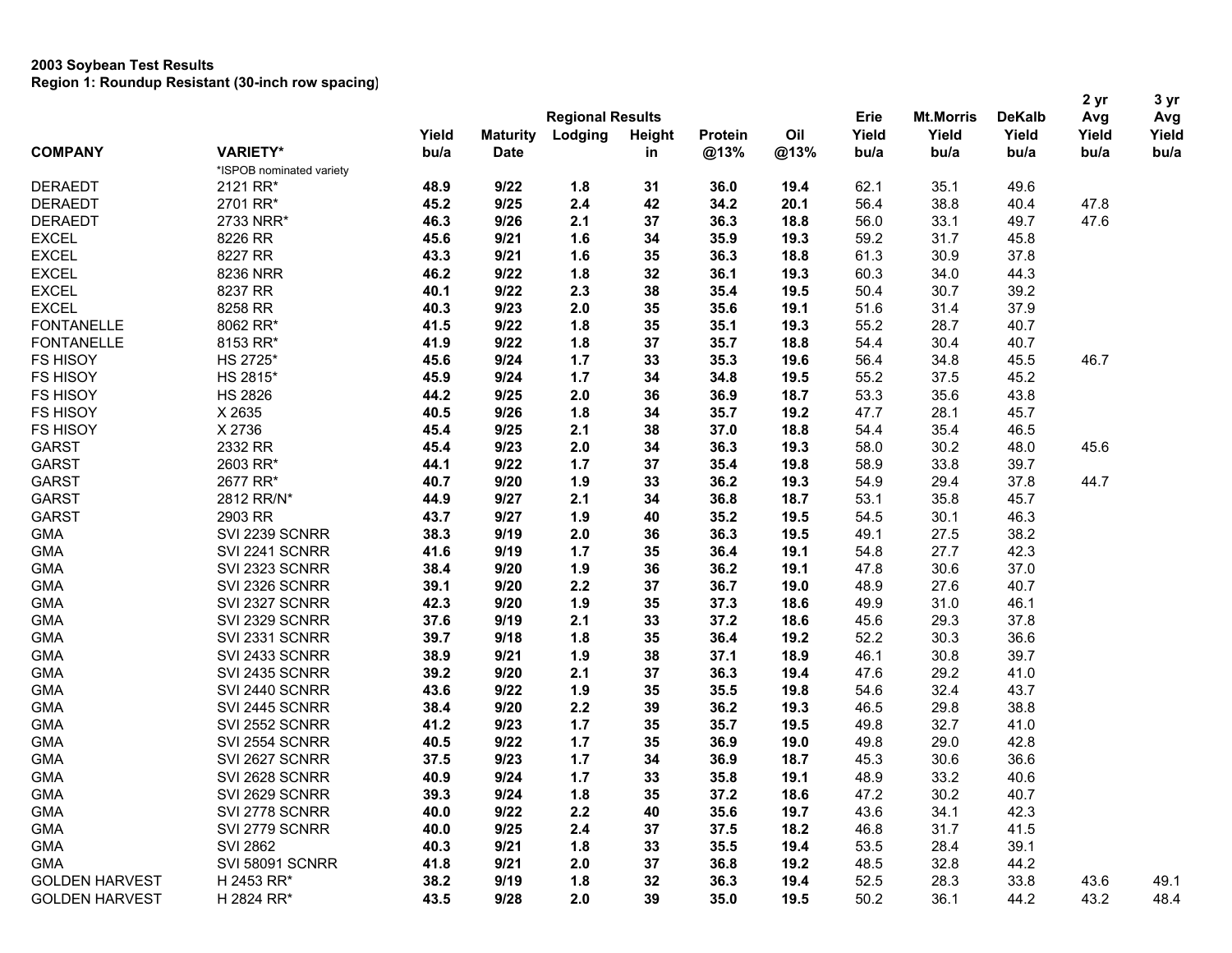| <b>Regional Results</b><br>Erie<br><b>Mt.Morris</b><br><b>DeKalb</b><br>Avg<br>Avg<br>Oil<br>Yield<br>Yield<br>Yield<br>Yield<br>Yield<br><b>Maturity</b><br>Lodging<br><b>Protein</b><br>Yield<br>Height<br><b>COMPANY</b><br><b>VARIETY*</b><br>bu/a<br>@13%<br>@13%<br>bu/a<br><b>Date</b><br>bu/a<br>bu/a<br>bu/a<br>bu/a<br>in<br>*ISPOB nominated variety<br>H 2929 RR<br>9/24<br>58.0<br>37.6<br>47.1<br><b>GOLDEN HARVEST</b><br>47.6<br>1.7<br>34<br>34.9<br>19.5<br>38.2<br>X 22531 RR<br>41.1<br>9/24<br>1.6<br>33<br>34.4<br>19.2<br>53.1<br>32.0<br><b>GOLDEN HARVEST</b><br>34.1<br>47.1<br>X 32448 RR<br>46.9<br>9/21<br>1.7<br>32<br>36.1<br>19.3<br>59.6<br><b>GOLDEN HARVEST</b><br>X 32627 RR<br>30.5<br>43.7<br>9/26<br>1.9<br>34<br>35.7<br>19.3<br>48.5<br><b>GOLDEN HARVEST</b><br>40.9<br>GL 2301 RR<br>9/20<br>1.8<br>32<br>36.1<br>56.6<br>29.3<br>35.9<br>44.0<br><b>GREAT LAKES</b><br>40.6<br>19.3<br><b>GREAT LAKES</b><br>GL 2419 RR<br>9/22<br>2.0<br>33<br>58.2<br>28.8<br>42.1<br>43.0<br>36.0<br>19.1<br><b>HENKEL</b><br>SS 6401<br>9/24<br>1.6<br>37<br>57.3<br>36.0<br>47.3<br>46.9<br>36.2<br>19.7<br>49.2<br><b>HENKEL</b><br>SS 8201<br>9/26<br>1.9<br>35<br>30.9<br>39.9<br>43.4<br>39.4<br>35.9<br>19.3<br>47.4<br><b>HORIZON</b><br>1.9<br>36<br>46.8<br>31.4<br>H 270 NRR*<br>40.9<br>9/25<br>35.9<br>18.0<br>44.4<br>33.7<br><b>HORIZON</b><br>43.7<br>9/28<br>1.9<br>36<br>18.8<br>53.9<br>43.5<br>H 285 NRR*<br>36.3<br>55.2<br>31.0<br><b>HORIZON</b><br><b>H 299 NRR</b><br>43.5<br>9/29<br>2.1<br>34<br>35.7<br>19.1<br>44.3<br>551 RR*<br>1.8<br>33.8<br>47.4<br>51.1<br><b>HUGHES</b><br>43.8<br>9/22<br>36<br>35.8<br>58.3<br>39.3<br>19.5<br><b>HUGHES</b><br>612 RR<br>43.8<br>9/22<br>1.7<br>38<br>35.4<br>19.8<br>60.0<br>32.5<br>38.9<br>30.9<br>754 RR<br>9/24<br>1.9<br>36<br>36.2<br>19.1<br>47.2<br>43.8<br>40.7<br>852 RR<br>9/28<br>2.0<br>35<br>36.3<br>51.5<br>34.9<br>45.3<br>43.9<br>18.8<br>45.4<br>KB 251 RR*<br>9/24<br>2.2<br>55.7<br>30.9<br>45.9<br>44.2<br>40<br>36.4<br>19.0<br>31.7<br>41.2<br>KB 264 RR*<br>39.8<br>9/23<br>2.0<br>37<br>36.5<br>19.0<br>46.6<br>45.4<br>2.2<br>36.4<br>46.8<br>KB 275 RR*<br>9/24<br>37<br>34.2<br>20.1<br>57.0<br>38.6<br>44.0<br>1.7<br>$211+RR$<br>9/21<br>32<br>34.3<br>59.0<br>35.7<br>41.8<br>45.6<br>45.5<br>19.9<br><b>222A RR</b><br>9/21<br>1.6<br>37<br>36.2<br>18.9<br>58.8<br>33.6<br>41.6<br>44.7<br>52.3<br>223 RR<br>9/19<br>1.8<br>30<br>34.9<br>19.6<br>61.7<br>32.9<br>43.7<br>45.3<br>46.1<br>33.3<br>223+ RR<br>1.4<br>29<br>19.8<br>62.0<br>39.8<br>44.9<br>45.0<br>9/19<br>34.6<br>230 RR<br>1.9<br>34<br>52.7<br>29.5<br>39.0<br>40.4<br>9/20<br>36.2<br>18.8<br>233+ RR<br>9/21<br>1.7<br>57.7<br>33.6<br>47.0<br>46.1<br>34<br>35.7<br>19.4<br>52.1<br>30.2<br>245 RR<br>9/23<br>2.1<br>36<br>35.6<br>19.1<br>40.4<br>40.9<br>33.9<br>41.1<br>251 RR<br>43.5<br>9/23<br>2.3<br>38<br>35.1<br>19.2<br>55.7<br>252 RR<br>9/21<br>2.0<br>36<br>35.7<br>19.0<br>52.7<br>30.3<br>37.5<br>40.1<br>45.2<br>256 RR<br>44.3<br>9/24<br>2.0<br>37<br>36.2<br>19.3<br>55.6<br>32.2<br>28.2<br>259 RR<br>37.7<br>9/27<br>1.9<br>34<br>36.2<br>19.1<br>41.9<br>43.0<br>260 RR<br>2.0<br>53.6<br>31.0<br>48.0<br>44.2<br>9/25<br>37<br>35.7<br>19.0<br>31.0<br>262-2 RR<br>39.5<br>9/19<br>2.0<br>33<br>36.3<br>19.2<br>50.7<br>36.7<br>43.3<br>48.8<br>1.8<br>268 RR<br>9/22<br>34<br>34.7<br>19.9<br>59.1<br>34.0<br>41.1<br>47.2<br>44.8<br>44.3<br>269 RR<br>9/23<br>1.9<br>35<br>36.4<br>45.9<br>29.8<br>37.7<br>37.8<br>18.7<br>270 RR<br>9/26<br>2.6<br>53.2<br>37.8<br>41.3<br>44.1<br>40<br>34.7<br>19.8<br><b>KRUGER</b><br>9/28<br>2.2<br>36.9<br>34.7<br>46.7<br>282 RR/SCN<br>46.3<br>37<br>18.7<br>56.7<br>47.4<br><b>KRUGER</b><br>282+ RR<br>46.1<br>9/22<br>1.8<br>35.9<br>19.9<br>56.3<br>38.3<br>43.7<br>47.7<br>35<br><b>KRUGER</b><br>47.1<br>288 RR/SCN*<br>46.5<br>9/23<br>2.2<br>36<br>36.9<br>18.8<br>54.5<br>38.1<br>46.8<br><b>KRUGER</b><br>2.2<br>53.8<br>36.4<br>45.8<br>288A RR/SCN<br>45.4<br>9/25<br>37<br>36.7<br>18.8<br><b>KRUGER</b><br>43.1<br>2.1<br>50.5<br>35.0<br>43.9<br>289 RR/SCN<br>9/23<br>38<br>36.8<br>18.6<br>59.0<br>35.5<br><b>KRUGER</b><br>289+ RR<br>46.0<br>9/27<br>1.7<br>35<br>34.9<br>19.7<br>43.4<br><b>KRUGER</b><br>292 RR<br>55.0<br>31.9<br>41.9<br>46.1<br>42.9<br>9/28<br>1.9<br>32<br>35.8<br>19.4<br><b>KRUGER</b><br>299 RR/SCN<br>41.3<br>9/27<br>2.2<br>37<br>35.0<br>19.3<br>48.8<br>35.1<br>40.1 |                   |  |  |  |  |  |  | 2 yr | 3 yr |
|-------------------------------------------------------------------------------------------------------------------------------------------------------------------------------------------------------------------------------------------------------------------------------------------------------------------------------------------------------------------------------------------------------------------------------------------------------------------------------------------------------------------------------------------------------------------------------------------------------------------------------------------------------------------------------------------------------------------------------------------------------------------------------------------------------------------------------------------------------------------------------------------------------------------------------------------------------------------------------------------------------------------------------------------------------------------------------------------------------------------------------------------------------------------------------------------------------------------------------------------------------------------------------------------------------------------------------------------------------------------------------------------------------------------------------------------------------------------------------------------------------------------------------------------------------------------------------------------------------------------------------------------------------------------------------------------------------------------------------------------------------------------------------------------------------------------------------------------------------------------------------------------------------------------------------------------------------------------------------------------------------------------------------------------------------------------------------------------------------------------------------------------------------------------------------------------------------------------------------------------------------------------------------------------------------------------------------------------------------------------------------------------------------------------------------------------------------------------------------------------------------------------------------------------------------------------------------------------------------------------------------------------------------------------------------------------------------------------------------------------------------------------------------------------------------------------------------------------------------------------------------------------------------------------------------------------------------------------------------------------------------------------------------------------------------------------------------------------------------------------------------------------------------------------------------------------------------------------------------------------------------------------------------------------------------------------------------------------------------------------------------------------------------------------------------------------------------------------------------------------------------------------------------------------------------------------------------------------------------------------------------------------------------------------------------------------------------------------------------------------------------------------------------------------------------------------------------------------------------------------------------------------------------------------------------------------------------------------------------------------------------------------------------------------------------------------------------------------------------------------------------------------------------------------------------------------------------------------------------------------------------------------------------------------------------------------------------------------------------------------------------------------------------------------------------------------------------------------------------------------------------|-------------------|--|--|--|--|--|--|------|------|
|                                                                                                                                                                                                                                                                                                                                                                                                                                                                                                                                                                                                                                                                                                                                                                                                                                                                                                                                                                                                                                                                                                                                                                                                                                                                                                                                                                                                                                                                                                                                                                                                                                                                                                                                                                                                                                                                                                                                                                                                                                                                                                                                                                                                                                                                                                                                                                                                                                                                                                                                                                                                                                                                                                                                                                                                                                                                                                                                                                                                                                                                                                                                                                                                                                                                                                                                                                                                                                                                                                                                                                                                                                                                                                                                                                                                                                                                                                                                                                                                                                                                                                                                                                                                                                                                                                                                                                                                                                                                                                       |                   |  |  |  |  |  |  |      |      |
|                                                                                                                                                                                                                                                                                                                                                                                                                                                                                                                                                                                                                                                                                                                                                                                                                                                                                                                                                                                                                                                                                                                                                                                                                                                                                                                                                                                                                                                                                                                                                                                                                                                                                                                                                                                                                                                                                                                                                                                                                                                                                                                                                                                                                                                                                                                                                                                                                                                                                                                                                                                                                                                                                                                                                                                                                                                                                                                                                                                                                                                                                                                                                                                                                                                                                                                                                                                                                                                                                                                                                                                                                                                                                                                                                                                                                                                                                                                                                                                                                                                                                                                                                                                                                                                                                                                                                                                                                                                                                                       |                   |  |  |  |  |  |  |      |      |
|                                                                                                                                                                                                                                                                                                                                                                                                                                                                                                                                                                                                                                                                                                                                                                                                                                                                                                                                                                                                                                                                                                                                                                                                                                                                                                                                                                                                                                                                                                                                                                                                                                                                                                                                                                                                                                                                                                                                                                                                                                                                                                                                                                                                                                                                                                                                                                                                                                                                                                                                                                                                                                                                                                                                                                                                                                                                                                                                                                                                                                                                                                                                                                                                                                                                                                                                                                                                                                                                                                                                                                                                                                                                                                                                                                                                                                                                                                                                                                                                                                                                                                                                                                                                                                                                                                                                                                                                                                                                                                       |                   |  |  |  |  |  |  |      |      |
|                                                                                                                                                                                                                                                                                                                                                                                                                                                                                                                                                                                                                                                                                                                                                                                                                                                                                                                                                                                                                                                                                                                                                                                                                                                                                                                                                                                                                                                                                                                                                                                                                                                                                                                                                                                                                                                                                                                                                                                                                                                                                                                                                                                                                                                                                                                                                                                                                                                                                                                                                                                                                                                                                                                                                                                                                                                                                                                                                                                                                                                                                                                                                                                                                                                                                                                                                                                                                                                                                                                                                                                                                                                                                                                                                                                                                                                                                                                                                                                                                                                                                                                                                                                                                                                                                                                                                                                                                                                                                                       |                   |  |  |  |  |  |  |      |      |
|                                                                                                                                                                                                                                                                                                                                                                                                                                                                                                                                                                                                                                                                                                                                                                                                                                                                                                                                                                                                                                                                                                                                                                                                                                                                                                                                                                                                                                                                                                                                                                                                                                                                                                                                                                                                                                                                                                                                                                                                                                                                                                                                                                                                                                                                                                                                                                                                                                                                                                                                                                                                                                                                                                                                                                                                                                                                                                                                                                                                                                                                                                                                                                                                                                                                                                                                                                                                                                                                                                                                                                                                                                                                                                                                                                                                                                                                                                                                                                                                                                                                                                                                                                                                                                                                                                                                                                                                                                                                                                       |                   |  |  |  |  |  |  |      |      |
|                                                                                                                                                                                                                                                                                                                                                                                                                                                                                                                                                                                                                                                                                                                                                                                                                                                                                                                                                                                                                                                                                                                                                                                                                                                                                                                                                                                                                                                                                                                                                                                                                                                                                                                                                                                                                                                                                                                                                                                                                                                                                                                                                                                                                                                                                                                                                                                                                                                                                                                                                                                                                                                                                                                                                                                                                                                                                                                                                                                                                                                                                                                                                                                                                                                                                                                                                                                                                                                                                                                                                                                                                                                                                                                                                                                                                                                                                                                                                                                                                                                                                                                                                                                                                                                                                                                                                                                                                                                                                                       |                   |  |  |  |  |  |  |      |      |
|                                                                                                                                                                                                                                                                                                                                                                                                                                                                                                                                                                                                                                                                                                                                                                                                                                                                                                                                                                                                                                                                                                                                                                                                                                                                                                                                                                                                                                                                                                                                                                                                                                                                                                                                                                                                                                                                                                                                                                                                                                                                                                                                                                                                                                                                                                                                                                                                                                                                                                                                                                                                                                                                                                                                                                                                                                                                                                                                                                                                                                                                                                                                                                                                                                                                                                                                                                                                                                                                                                                                                                                                                                                                                                                                                                                                                                                                                                                                                                                                                                                                                                                                                                                                                                                                                                                                                                                                                                                                                                       |                   |  |  |  |  |  |  |      |      |
|                                                                                                                                                                                                                                                                                                                                                                                                                                                                                                                                                                                                                                                                                                                                                                                                                                                                                                                                                                                                                                                                                                                                                                                                                                                                                                                                                                                                                                                                                                                                                                                                                                                                                                                                                                                                                                                                                                                                                                                                                                                                                                                                                                                                                                                                                                                                                                                                                                                                                                                                                                                                                                                                                                                                                                                                                                                                                                                                                                                                                                                                                                                                                                                                                                                                                                                                                                                                                                                                                                                                                                                                                                                                                                                                                                                                                                                                                                                                                                                                                                                                                                                                                                                                                                                                                                                                                                                                                                                                                                       |                   |  |  |  |  |  |  |      |      |
|                                                                                                                                                                                                                                                                                                                                                                                                                                                                                                                                                                                                                                                                                                                                                                                                                                                                                                                                                                                                                                                                                                                                                                                                                                                                                                                                                                                                                                                                                                                                                                                                                                                                                                                                                                                                                                                                                                                                                                                                                                                                                                                                                                                                                                                                                                                                                                                                                                                                                                                                                                                                                                                                                                                                                                                                                                                                                                                                                                                                                                                                                                                                                                                                                                                                                                                                                                                                                                                                                                                                                                                                                                                                                                                                                                                                                                                                                                                                                                                                                                                                                                                                                                                                                                                                                                                                                                                                                                                                                                       |                   |  |  |  |  |  |  |      |      |
|                                                                                                                                                                                                                                                                                                                                                                                                                                                                                                                                                                                                                                                                                                                                                                                                                                                                                                                                                                                                                                                                                                                                                                                                                                                                                                                                                                                                                                                                                                                                                                                                                                                                                                                                                                                                                                                                                                                                                                                                                                                                                                                                                                                                                                                                                                                                                                                                                                                                                                                                                                                                                                                                                                                                                                                                                                                                                                                                                                                                                                                                                                                                                                                                                                                                                                                                                                                                                                                                                                                                                                                                                                                                                                                                                                                                                                                                                                                                                                                                                                                                                                                                                                                                                                                                                                                                                                                                                                                                                                       |                   |  |  |  |  |  |  |      |      |
|                                                                                                                                                                                                                                                                                                                                                                                                                                                                                                                                                                                                                                                                                                                                                                                                                                                                                                                                                                                                                                                                                                                                                                                                                                                                                                                                                                                                                                                                                                                                                                                                                                                                                                                                                                                                                                                                                                                                                                                                                                                                                                                                                                                                                                                                                                                                                                                                                                                                                                                                                                                                                                                                                                                                                                                                                                                                                                                                                                                                                                                                                                                                                                                                                                                                                                                                                                                                                                                                                                                                                                                                                                                                                                                                                                                                                                                                                                                                                                                                                                                                                                                                                                                                                                                                                                                                                                                                                                                                                                       |                   |  |  |  |  |  |  |      |      |
|                                                                                                                                                                                                                                                                                                                                                                                                                                                                                                                                                                                                                                                                                                                                                                                                                                                                                                                                                                                                                                                                                                                                                                                                                                                                                                                                                                                                                                                                                                                                                                                                                                                                                                                                                                                                                                                                                                                                                                                                                                                                                                                                                                                                                                                                                                                                                                                                                                                                                                                                                                                                                                                                                                                                                                                                                                                                                                                                                                                                                                                                                                                                                                                                                                                                                                                                                                                                                                                                                                                                                                                                                                                                                                                                                                                                                                                                                                                                                                                                                                                                                                                                                                                                                                                                                                                                                                                                                                                                                                       |                   |  |  |  |  |  |  |      |      |
|                                                                                                                                                                                                                                                                                                                                                                                                                                                                                                                                                                                                                                                                                                                                                                                                                                                                                                                                                                                                                                                                                                                                                                                                                                                                                                                                                                                                                                                                                                                                                                                                                                                                                                                                                                                                                                                                                                                                                                                                                                                                                                                                                                                                                                                                                                                                                                                                                                                                                                                                                                                                                                                                                                                                                                                                                                                                                                                                                                                                                                                                                                                                                                                                                                                                                                                                                                                                                                                                                                                                                                                                                                                                                                                                                                                                                                                                                                                                                                                                                                                                                                                                                                                                                                                                                                                                                                                                                                                                                                       |                   |  |  |  |  |  |  |      |      |
|                                                                                                                                                                                                                                                                                                                                                                                                                                                                                                                                                                                                                                                                                                                                                                                                                                                                                                                                                                                                                                                                                                                                                                                                                                                                                                                                                                                                                                                                                                                                                                                                                                                                                                                                                                                                                                                                                                                                                                                                                                                                                                                                                                                                                                                                                                                                                                                                                                                                                                                                                                                                                                                                                                                                                                                                                                                                                                                                                                                                                                                                                                                                                                                                                                                                                                                                                                                                                                                                                                                                                                                                                                                                                                                                                                                                                                                                                                                                                                                                                                                                                                                                                                                                                                                                                                                                                                                                                                                                                                       |                   |  |  |  |  |  |  |      |      |
|                                                                                                                                                                                                                                                                                                                                                                                                                                                                                                                                                                                                                                                                                                                                                                                                                                                                                                                                                                                                                                                                                                                                                                                                                                                                                                                                                                                                                                                                                                                                                                                                                                                                                                                                                                                                                                                                                                                                                                                                                                                                                                                                                                                                                                                                                                                                                                                                                                                                                                                                                                                                                                                                                                                                                                                                                                                                                                                                                                                                                                                                                                                                                                                                                                                                                                                                                                                                                                                                                                                                                                                                                                                                                                                                                                                                                                                                                                                                                                                                                                                                                                                                                                                                                                                                                                                                                                                                                                                                                                       |                   |  |  |  |  |  |  |      |      |
|                                                                                                                                                                                                                                                                                                                                                                                                                                                                                                                                                                                                                                                                                                                                                                                                                                                                                                                                                                                                                                                                                                                                                                                                                                                                                                                                                                                                                                                                                                                                                                                                                                                                                                                                                                                                                                                                                                                                                                                                                                                                                                                                                                                                                                                                                                                                                                                                                                                                                                                                                                                                                                                                                                                                                                                                                                                                                                                                                                                                                                                                                                                                                                                                                                                                                                                                                                                                                                                                                                                                                                                                                                                                                                                                                                                                                                                                                                                                                                                                                                                                                                                                                                                                                                                                                                                                                                                                                                                                                                       |                   |  |  |  |  |  |  |      |      |
|                                                                                                                                                                                                                                                                                                                                                                                                                                                                                                                                                                                                                                                                                                                                                                                                                                                                                                                                                                                                                                                                                                                                                                                                                                                                                                                                                                                                                                                                                                                                                                                                                                                                                                                                                                                                                                                                                                                                                                                                                                                                                                                                                                                                                                                                                                                                                                                                                                                                                                                                                                                                                                                                                                                                                                                                                                                                                                                                                                                                                                                                                                                                                                                                                                                                                                                                                                                                                                                                                                                                                                                                                                                                                                                                                                                                                                                                                                                                                                                                                                                                                                                                                                                                                                                                                                                                                                                                                                                                                                       |                   |  |  |  |  |  |  |      |      |
|                                                                                                                                                                                                                                                                                                                                                                                                                                                                                                                                                                                                                                                                                                                                                                                                                                                                                                                                                                                                                                                                                                                                                                                                                                                                                                                                                                                                                                                                                                                                                                                                                                                                                                                                                                                                                                                                                                                                                                                                                                                                                                                                                                                                                                                                                                                                                                                                                                                                                                                                                                                                                                                                                                                                                                                                                                                                                                                                                                                                                                                                                                                                                                                                                                                                                                                                                                                                                                                                                                                                                                                                                                                                                                                                                                                                                                                                                                                                                                                                                                                                                                                                                                                                                                                                                                                                                                                                                                                                                                       | <b>HUGHES</b>     |  |  |  |  |  |  |      |      |
|                                                                                                                                                                                                                                                                                                                                                                                                                                                                                                                                                                                                                                                                                                                                                                                                                                                                                                                                                                                                                                                                                                                                                                                                                                                                                                                                                                                                                                                                                                                                                                                                                                                                                                                                                                                                                                                                                                                                                                                                                                                                                                                                                                                                                                                                                                                                                                                                                                                                                                                                                                                                                                                                                                                                                                                                                                                                                                                                                                                                                                                                                                                                                                                                                                                                                                                                                                                                                                                                                                                                                                                                                                                                                                                                                                                                                                                                                                                                                                                                                                                                                                                                                                                                                                                                                                                                                                                                                                                                                                       | <b>HUGHES</b>     |  |  |  |  |  |  |      |      |
|                                                                                                                                                                                                                                                                                                                                                                                                                                                                                                                                                                                                                                                                                                                                                                                                                                                                                                                                                                                                                                                                                                                                                                                                                                                                                                                                                                                                                                                                                                                                                                                                                                                                                                                                                                                                                                                                                                                                                                                                                                                                                                                                                                                                                                                                                                                                                                                                                                                                                                                                                                                                                                                                                                                                                                                                                                                                                                                                                                                                                                                                                                                                                                                                                                                                                                                                                                                                                                                                                                                                                                                                                                                                                                                                                                                                                                                                                                                                                                                                                                                                                                                                                                                                                                                                                                                                                                                                                                                                                                       | <b>KALTENBERG</b> |  |  |  |  |  |  |      |      |
|                                                                                                                                                                                                                                                                                                                                                                                                                                                                                                                                                                                                                                                                                                                                                                                                                                                                                                                                                                                                                                                                                                                                                                                                                                                                                                                                                                                                                                                                                                                                                                                                                                                                                                                                                                                                                                                                                                                                                                                                                                                                                                                                                                                                                                                                                                                                                                                                                                                                                                                                                                                                                                                                                                                                                                                                                                                                                                                                                                                                                                                                                                                                                                                                                                                                                                                                                                                                                                                                                                                                                                                                                                                                                                                                                                                                                                                                                                                                                                                                                                                                                                                                                                                                                                                                                                                                                                                                                                                                                                       | <b>KALTENBERG</b> |  |  |  |  |  |  |      |      |
|                                                                                                                                                                                                                                                                                                                                                                                                                                                                                                                                                                                                                                                                                                                                                                                                                                                                                                                                                                                                                                                                                                                                                                                                                                                                                                                                                                                                                                                                                                                                                                                                                                                                                                                                                                                                                                                                                                                                                                                                                                                                                                                                                                                                                                                                                                                                                                                                                                                                                                                                                                                                                                                                                                                                                                                                                                                                                                                                                                                                                                                                                                                                                                                                                                                                                                                                                                                                                                                                                                                                                                                                                                                                                                                                                                                                                                                                                                                                                                                                                                                                                                                                                                                                                                                                                                                                                                                                                                                                                                       | <b>KALTENBERG</b> |  |  |  |  |  |  |      |      |
|                                                                                                                                                                                                                                                                                                                                                                                                                                                                                                                                                                                                                                                                                                                                                                                                                                                                                                                                                                                                                                                                                                                                                                                                                                                                                                                                                                                                                                                                                                                                                                                                                                                                                                                                                                                                                                                                                                                                                                                                                                                                                                                                                                                                                                                                                                                                                                                                                                                                                                                                                                                                                                                                                                                                                                                                                                                                                                                                                                                                                                                                                                                                                                                                                                                                                                                                                                                                                                                                                                                                                                                                                                                                                                                                                                                                                                                                                                                                                                                                                                                                                                                                                                                                                                                                                                                                                                                                                                                                                                       | <b>KRUGER</b>     |  |  |  |  |  |  |      |      |
|                                                                                                                                                                                                                                                                                                                                                                                                                                                                                                                                                                                                                                                                                                                                                                                                                                                                                                                                                                                                                                                                                                                                                                                                                                                                                                                                                                                                                                                                                                                                                                                                                                                                                                                                                                                                                                                                                                                                                                                                                                                                                                                                                                                                                                                                                                                                                                                                                                                                                                                                                                                                                                                                                                                                                                                                                                                                                                                                                                                                                                                                                                                                                                                                                                                                                                                                                                                                                                                                                                                                                                                                                                                                                                                                                                                                                                                                                                                                                                                                                                                                                                                                                                                                                                                                                                                                                                                                                                                                                                       | <b>KRUGER</b>     |  |  |  |  |  |  |      |      |
|                                                                                                                                                                                                                                                                                                                                                                                                                                                                                                                                                                                                                                                                                                                                                                                                                                                                                                                                                                                                                                                                                                                                                                                                                                                                                                                                                                                                                                                                                                                                                                                                                                                                                                                                                                                                                                                                                                                                                                                                                                                                                                                                                                                                                                                                                                                                                                                                                                                                                                                                                                                                                                                                                                                                                                                                                                                                                                                                                                                                                                                                                                                                                                                                                                                                                                                                                                                                                                                                                                                                                                                                                                                                                                                                                                                                                                                                                                                                                                                                                                                                                                                                                                                                                                                                                                                                                                                                                                                                                                       | <b>KRUGER</b>     |  |  |  |  |  |  |      |      |
|                                                                                                                                                                                                                                                                                                                                                                                                                                                                                                                                                                                                                                                                                                                                                                                                                                                                                                                                                                                                                                                                                                                                                                                                                                                                                                                                                                                                                                                                                                                                                                                                                                                                                                                                                                                                                                                                                                                                                                                                                                                                                                                                                                                                                                                                                                                                                                                                                                                                                                                                                                                                                                                                                                                                                                                                                                                                                                                                                                                                                                                                                                                                                                                                                                                                                                                                                                                                                                                                                                                                                                                                                                                                                                                                                                                                                                                                                                                                                                                                                                                                                                                                                                                                                                                                                                                                                                                                                                                                                                       | <b>KRUGER</b>     |  |  |  |  |  |  |      |      |
|                                                                                                                                                                                                                                                                                                                                                                                                                                                                                                                                                                                                                                                                                                                                                                                                                                                                                                                                                                                                                                                                                                                                                                                                                                                                                                                                                                                                                                                                                                                                                                                                                                                                                                                                                                                                                                                                                                                                                                                                                                                                                                                                                                                                                                                                                                                                                                                                                                                                                                                                                                                                                                                                                                                                                                                                                                                                                                                                                                                                                                                                                                                                                                                                                                                                                                                                                                                                                                                                                                                                                                                                                                                                                                                                                                                                                                                                                                                                                                                                                                                                                                                                                                                                                                                                                                                                                                                                                                                                                                       | <b>KRUGER</b>     |  |  |  |  |  |  |      |      |
|                                                                                                                                                                                                                                                                                                                                                                                                                                                                                                                                                                                                                                                                                                                                                                                                                                                                                                                                                                                                                                                                                                                                                                                                                                                                                                                                                                                                                                                                                                                                                                                                                                                                                                                                                                                                                                                                                                                                                                                                                                                                                                                                                                                                                                                                                                                                                                                                                                                                                                                                                                                                                                                                                                                                                                                                                                                                                                                                                                                                                                                                                                                                                                                                                                                                                                                                                                                                                                                                                                                                                                                                                                                                                                                                                                                                                                                                                                                                                                                                                                                                                                                                                                                                                                                                                                                                                                                                                                                                                                       | <b>KRUGER</b>     |  |  |  |  |  |  |      |      |
|                                                                                                                                                                                                                                                                                                                                                                                                                                                                                                                                                                                                                                                                                                                                                                                                                                                                                                                                                                                                                                                                                                                                                                                                                                                                                                                                                                                                                                                                                                                                                                                                                                                                                                                                                                                                                                                                                                                                                                                                                                                                                                                                                                                                                                                                                                                                                                                                                                                                                                                                                                                                                                                                                                                                                                                                                                                                                                                                                                                                                                                                                                                                                                                                                                                                                                                                                                                                                                                                                                                                                                                                                                                                                                                                                                                                                                                                                                                                                                                                                                                                                                                                                                                                                                                                                                                                                                                                                                                                                                       | <b>KRUGER</b>     |  |  |  |  |  |  |      |      |
|                                                                                                                                                                                                                                                                                                                                                                                                                                                                                                                                                                                                                                                                                                                                                                                                                                                                                                                                                                                                                                                                                                                                                                                                                                                                                                                                                                                                                                                                                                                                                                                                                                                                                                                                                                                                                                                                                                                                                                                                                                                                                                                                                                                                                                                                                                                                                                                                                                                                                                                                                                                                                                                                                                                                                                                                                                                                                                                                                                                                                                                                                                                                                                                                                                                                                                                                                                                                                                                                                                                                                                                                                                                                                                                                                                                                                                                                                                                                                                                                                                                                                                                                                                                                                                                                                                                                                                                                                                                                                                       | <b>KRUGER</b>     |  |  |  |  |  |  |      |      |
|                                                                                                                                                                                                                                                                                                                                                                                                                                                                                                                                                                                                                                                                                                                                                                                                                                                                                                                                                                                                                                                                                                                                                                                                                                                                                                                                                                                                                                                                                                                                                                                                                                                                                                                                                                                                                                                                                                                                                                                                                                                                                                                                                                                                                                                                                                                                                                                                                                                                                                                                                                                                                                                                                                                                                                                                                                                                                                                                                                                                                                                                                                                                                                                                                                                                                                                                                                                                                                                                                                                                                                                                                                                                                                                                                                                                                                                                                                                                                                                                                                                                                                                                                                                                                                                                                                                                                                                                                                                                                                       | <b>KRUGER</b>     |  |  |  |  |  |  |      |      |
|                                                                                                                                                                                                                                                                                                                                                                                                                                                                                                                                                                                                                                                                                                                                                                                                                                                                                                                                                                                                                                                                                                                                                                                                                                                                                                                                                                                                                                                                                                                                                                                                                                                                                                                                                                                                                                                                                                                                                                                                                                                                                                                                                                                                                                                                                                                                                                                                                                                                                                                                                                                                                                                                                                                                                                                                                                                                                                                                                                                                                                                                                                                                                                                                                                                                                                                                                                                                                                                                                                                                                                                                                                                                                                                                                                                                                                                                                                                                                                                                                                                                                                                                                                                                                                                                                                                                                                                                                                                                                                       | <b>KRUGER</b>     |  |  |  |  |  |  |      |      |
|                                                                                                                                                                                                                                                                                                                                                                                                                                                                                                                                                                                                                                                                                                                                                                                                                                                                                                                                                                                                                                                                                                                                                                                                                                                                                                                                                                                                                                                                                                                                                                                                                                                                                                                                                                                                                                                                                                                                                                                                                                                                                                                                                                                                                                                                                                                                                                                                                                                                                                                                                                                                                                                                                                                                                                                                                                                                                                                                                                                                                                                                                                                                                                                                                                                                                                                                                                                                                                                                                                                                                                                                                                                                                                                                                                                                                                                                                                                                                                                                                                                                                                                                                                                                                                                                                                                                                                                                                                                                                                       | <b>KRUGER</b>     |  |  |  |  |  |  |      |      |
|                                                                                                                                                                                                                                                                                                                                                                                                                                                                                                                                                                                                                                                                                                                                                                                                                                                                                                                                                                                                                                                                                                                                                                                                                                                                                                                                                                                                                                                                                                                                                                                                                                                                                                                                                                                                                                                                                                                                                                                                                                                                                                                                                                                                                                                                                                                                                                                                                                                                                                                                                                                                                                                                                                                                                                                                                                                                                                                                                                                                                                                                                                                                                                                                                                                                                                                                                                                                                                                                                                                                                                                                                                                                                                                                                                                                                                                                                                                                                                                                                                                                                                                                                                                                                                                                                                                                                                                                                                                                                                       | <b>KRUGER</b>     |  |  |  |  |  |  |      |      |
|                                                                                                                                                                                                                                                                                                                                                                                                                                                                                                                                                                                                                                                                                                                                                                                                                                                                                                                                                                                                                                                                                                                                                                                                                                                                                                                                                                                                                                                                                                                                                                                                                                                                                                                                                                                                                                                                                                                                                                                                                                                                                                                                                                                                                                                                                                                                                                                                                                                                                                                                                                                                                                                                                                                                                                                                                                                                                                                                                                                                                                                                                                                                                                                                                                                                                                                                                                                                                                                                                                                                                                                                                                                                                                                                                                                                                                                                                                                                                                                                                                                                                                                                                                                                                                                                                                                                                                                                                                                                                                       | <b>KRUGER</b>     |  |  |  |  |  |  |      |      |
|                                                                                                                                                                                                                                                                                                                                                                                                                                                                                                                                                                                                                                                                                                                                                                                                                                                                                                                                                                                                                                                                                                                                                                                                                                                                                                                                                                                                                                                                                                                                                                                                                                                                                                                                                                                                                                                                                                                                                                                                                                                                                                                                                                                                                                                                                                                                                                                                                                                                                                                                                                                                                                                                                                                                                                                                                                                                                                                                                                                                                                                                                                                                                                                                                                                                                                                                                                                                                                                                                                                                                                                                                                                                                                                                                                                                                                                                                                                                                                                                                                                                                                                                                                                                                                                                                                                                                                                                                                                                                                       | <b>KRUGER</b>     |  |  |  |  |  |  |      |      |
|                                                                                                                                                                                                                                                                                                                                                                                                                                                                                                                                                                                                                                                                                                                                                                                                                                                                                                                                                                                                                                                                                                                                                                                                                                                                                                                                                                                                                                                                                                                                                                                                                                                                                                                                                                                                                                                                                                                                                                                                                                                                                                                                                                                                                                                                                                                                                                                                                                                                                                                                                                                                                                                                                                                                                                                                                                                                                                                                                                                                                                                                                                                                                                                                                                                                                                                                                                                                                                                                                                                                                                                                                                                                                                                                                                                                                                                                                                                                                                                                                                                                                                                                                                                                                                                                                                                                                                                                                                                                                                       | <b>KRUGER</b>     |  |  |  |  |  |  |      |      |
|                                                                                                                                                                                                                                                                                                                                                                                                                                                                                                                                                                                                                                                                                                                                                                                                                                                                                                                                                                                                                                                                                                                                                                                                                                                                                                                                                                                                                                                                                                                                                                                                                                                                                                                                                                                                                                                                                                                                                                                                                                                                                                                                                                                                                                                                                                                                                                                                                                                                                                                                                                                                                                                                                                                                                                                                                                                                                                                                                                                                                                                                                                                                                                                                                                                                                                                                                                                                                                                                                                                                                                                                                                                                                                                                                                                                                                                                                                                                                                                                                                                                                                                                                                                                                                                                                                                                                                                                                                                                                                       | <b>KRUGER</b>     |  |  |  |  |  |  |      |      |
|                                                                                                                                                                                                                                                                                                                                                                                                                                                                                                                                                                                                                                                                                                                                                                                                                                                                                                                                                                                                                                                                                                                                                                                                                                                                                                                                                                                                                                                                                                                                                                                                                                                                                                                                                                                                                                                                                                                                                                                                                                                                                                                                                                                                                                                                                                                                                                                                                                                                                                                                                                                                                                                                                                                                                                                                                                                                                                                                                                                                                                                                                                                                                                                                                                                                                                                                                                                                                                                                                                                                                                                                                                                                                                                                                                                                                                                                                                                                                                                                                                                                                                                                                                                                                                                                                                                                                                                                                                                                                                       |                   |  |  |  |  |  |  |      |      |
|                                                                                                                                                                                                                                                                                                                                                                                                                                                                                                                                                                                                                                                                                                                                                                                                                                                                                                                                                                                                                                                                                                                                                                                                                                                                                                                                                                                                                                                                                                                                                                                                                                                                                                                                                                                                                                                                                                                                                                                                                                                                                                                                                                                                                                                                                                                                                                                                                                                                                                                                                                                                                                                                                                                                                                                                                                                                                                                                                                                                                                                                                                                                                                                                                                                                                                                                                                                                                                                                                                                                                                                                                                                                                                                                                                                                                                                                                                                                                                                                                                                                                                                                                                                                                                                                                                                                                                                                                                                                                                       |                   |  |  |  |  |  |  |      |      |
|                                                                                                                                                                                                                                                                                                                                                                                                                                                                                                                                                                                                                                                                                                                                                                                                                                                                                                                                                                                                                                                                                                                                                                                                                                                                                                                                                                                                                                                                                                                                                                                                                                                                                                                                                                                                                                                                                                                                                                                                                                                                                                                                                                                                                                                                                                                                                                                                                                                                                                                                                                                                                                                                                                                                                                                                                                                                                                                                                                                                                                                                                                                                                                                                                                                                                                                                                                                                                                                                                                                                                                                                                                                                                                                                                                                                                                                                                                                                                                                                                                                                                                                                                                                                                                                                                                                                                                                                                                                                                                       |                   |  |  |  |  |  |  |      |      |
|                                                                                                                                                                                                                                                                                                                                                                                                                                                                                                                                                                                                                                                                                                                                                                                                                                                                                                                                                                                                                                                                                                                                                                                                                                                                                                                                                                                                                                                                                                                                                                                                                                                                                                                                                                                                                                                                                                                                                                                                                                                                                                                                                                                                                                                                                                                                                                                                                                                                                                                                                                                                                                                                                                                                                                                                                                                                                                                                                                                                                                                                                                                                                                                                                                                                                                                                                                                                                                                                                                                                                                                                                                                                                                                                                                                                                                                                                                                                                                                                                                                                                                                                                                                                                                                                                                                                                                                                                                                                                                       |                   |  |  |  |  |  |  |      |      |
|                                                                                                                                                                                                                                                                                                                                                                                                                                                                                                                                                                                                                                                                                                                                                                                                                                                                                                                                                                                                                                                                                                                                                                                                                                                                                                                                                                                                                                                                                                                                                                                                                                                                                                                                                                                                                                                                                                                                                                                                                                                                                                                                                                                                                                                                                                                                                                                                                                                                                                                                                                                                                                                                                                                                                                                                                                                                                                                                                                                                                                                                                                                                                                                                                                                                                                                                                                                                                                                                                                                                                                                                                                                                                                                                                                                                                                                                                                                                                                                                                                                                                                                                                                                                                                                                                                                                                                                                                                                                                                       |                   |  |  |  |  |  |  |      |      |
|                                                                                                                                                                                                                                                                                                                                                                                                                                                                                                                                                                                                                                                                                                                                                                                                                                                                                                                                                                                                                                                                                                                                                                                                                                                                                                                                                                                                                                                                                                                                                                                                                                                                                                                                                                                                                                                                                                                                                                                                                                                                                                                                                                                                                                                                                                                                                                                                                                                                                                                                                                                                                                                                                                                                                                                                                                                                                                                                                                                                                                                                                                                                                                                                                                                                                                                                                                                                                                                                                                                                                                                                                                                                                                                                                                                                                                                                                                                                                                                                                                                                                                                                                                                                                                                                                                                                                                                                                                                                                                       |                   |  |  |  |  |  |  |      |      |
|                                                                                                                                                                                                                                                                                                                                                                                                                                                                                                                                                                                                                                                                                                                                                                                                                                                                                                                                                                                                                                                                                                                                                                                                                                                                                                                                                                                                                                                                                                                                                                                                                                                                                                                                                                                                                                                                                                                                                                                                                                                                                                                                                                                                                                                                                                                                                                                                                                                                                                                                                                                                                                                                                                                                                                                                                                                                                                                                                                                                                                                                                                                                                                                                                                                                                                                                                                                                                                                                                                                                                                                                                                                                                                                                                                                                                                                                                                                                                                                                                                                                                                                                                                                                                                                                                                                                                                                                                                                                                                       |                   |  |  |  |  |  |  |      |      |
|                                                                                                                                                                                                                                                                                                                                                                                                                                                                                                                                                                                                                                                                                                                                                                                                                                                                                                                                                                                                                                                                                                                                                                                                                                                                                                                                                                                                                                                                                                                                                                                                                                                                                                                                                                                                                                                                                                                                                                                                                                                                                                                                                                                                                                                                                                                                                                                                                                                                                                                                                                                                                                                                                                                                                                                                                                                                                                                                                                                                                                                                                                                                                                                                                                                                                                                                                                                                                                                                                                                                                                                                                                                                                                                                                                                                                                                                                                                                                                                                                                                                                                                                                                                                                                                                                                                                                                                                                                                                                                       |                   |  |  |  |  |  |  |      |      |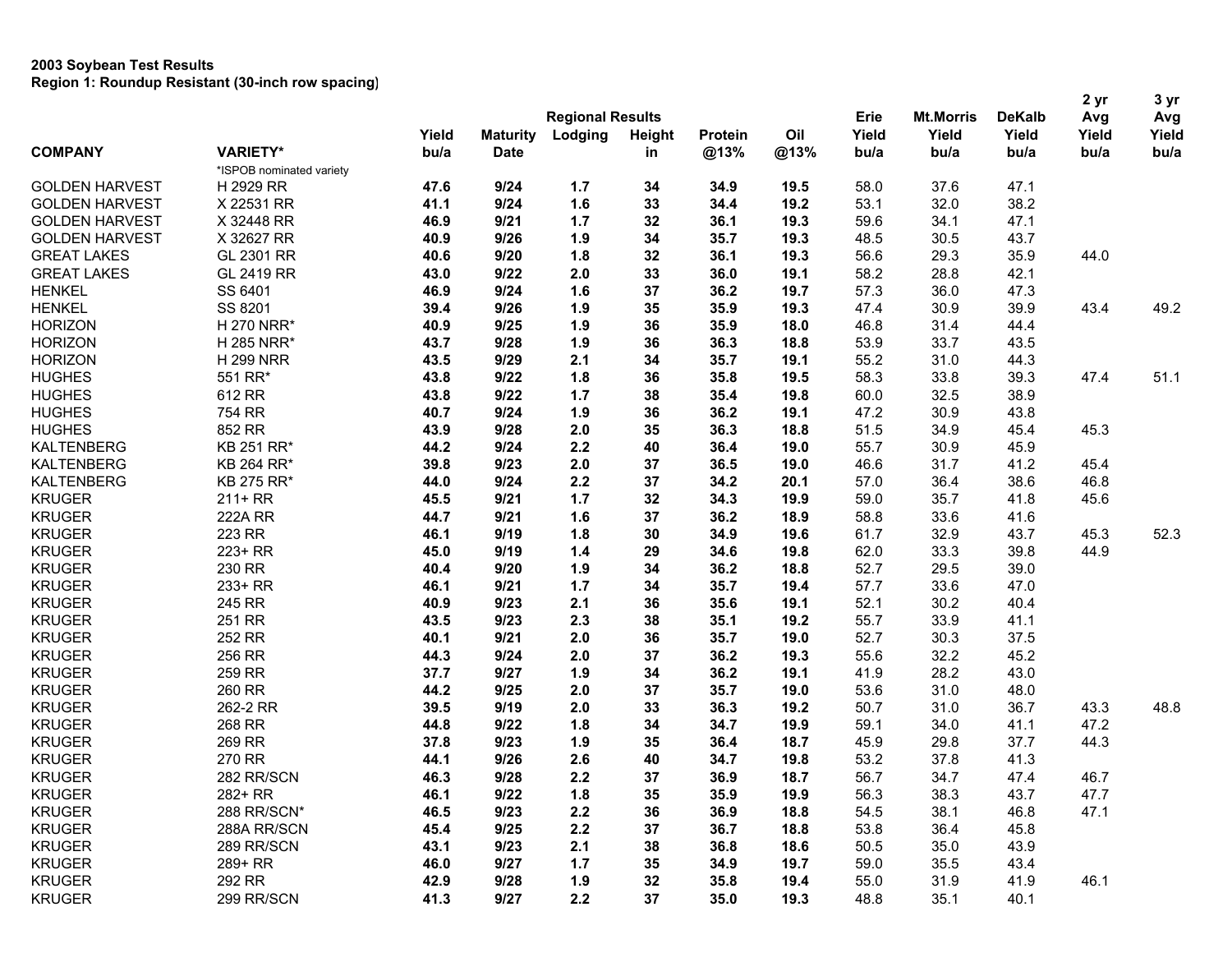|                    |                          |       |                 |                         |        |                 |             |               |                  |               | 2 <sub>yr</sub> | 3 yr<br>Avg |
|--------------------|--------------------------|-------|-----------------|-------------------------|--------|-----------------|-------------|---------------|------------------|---------------|-----------------|-------------|
|                    |                          |       |                 | <b>Regional Results</b> |        |                 |             | Erie          | <b>Mt.Morris</b> | <b>DeKalb</b> | Avg             |             |
| <b>COMPANY</b>     |                          | Yield | <b>Maturity</b> | Lodging                 | Height | Protein<br>@13% | Oil<br>@13% | Yield<br>bu/a | Yield            | Yield         | Yield           | Yield       |
|                    | <b>VARIETY*</b>          | bu/a  | <b>Date</b>     |                         | in     |                 |             |               | bu/a             | bu/a          | bu/a            | bu/a        |
|                    | *ISPOB nominated variety |       |                 |                         |        |                 |             |               |                  |               |                 |             |
| <b>KRUGER</b>      | 303 RR/SCN               | 43.0  | 9/25            | 2.0                     | 34     | 35.9            | 19.0        | 55.8          | 29.4             | 44.0          |                 |             |
| LATHAM             | <b>957 RRN</b>           | 42.6  | 9/29            | 2.0                     | 34     | 35.8            | 19.2        | 53.9          | 31.5             | 42.3          |                 |             |
| <b>LATHAM</b>      | 967 RR                   | 45.6  | 9/26            | 2.1                     | 40     | 34.0            | 20.1        | 57.9          | 38.9             | 39.9          | 47.9            |             |
| LATHAM             | E 2709 R                 | 36.9  | 9/26            | 2.1                     | 38     | 36.9            | 18.7        | 44.9          | 28.8             | 37.2          |                 |             |
| LATHAM             | E 2809 R                 | 38.6  | 9/24            | 2.1                     | 40     | 36.8            | 18.6        | 49.5          | 29.5             | 36.9          |                 |             |
| LG SEEDS           | C 2666 NRR*              | 41.0  | 9/25            | 1.9                     | 35     | 36.2            | 19.0        | 46.1          | 32.0             | 44.8          |                 |             |
| <b>MERSCHMAN</b>   | <b>APACHE VIIIRR</b>     | 40.2  | 9/27            | 1.8                     | 35     | 35.9            | 19.1        | 48.5          | 29.9             | 42.3          | 45.4            |             |
| <b>MERSCHMAN</b>   | <b>CHEROKEE XRR*</b>     | 42.2  | 9/28            | 2.0                     | 34     | 35.7            | 19.1        | 56.9          | 30.2             | 39.4          |                 |             |
| <b>MERSCHMAN</b>   | CHICKASAW VIIIRR*        | 44.2  | 9/25            | 2.0                     | 36     | 36.7            | 18.8        | 54.8          | 34.8             | 43.0          |                 |             |
| <b>MERSCHMAN</b>   | <b>MOHAWK RR</b>         | 40.2  | 9/22            | 2.0                     | 34     | 35.2            | 19.1        | 47.1          | 33.6             | 39.8          |                 |             |
| <b>MERSCHMAN</b>   | <b>MOHEGAN IVRR</b>      | 44.6  | 9/29            | 1.9                     | 39     | 36.3            | 19.8        | 52.4          | 33.1             | 48.3          | 45.0            | 48.3        |
| <b>MERSCHMAN</b>   | <b>MUNSEE IVRR</b>       | 44.6  | 9/20            | 1.7                     | 31     | 34.2            | 19.8        | 61.0          | 35.4             | 37.4          |                 |             |
| <b>MERSCHMAN</b>   | <b>SIOUX IIRR</b>        | 44.4  | 9/22            | 1.7                     | 32     | 35.4            | 19.4        | 55.3          | 32.9             | 45.1          | 46.4            |             |
| MIDWEST SEED GEN   | GR 2485*                 | 43.4  | 9/23            | 1.8                     | 36     | 35.3            | 19.2        | 55.2          | 35.3             | 39.8          |                 |             |
| MIDWEST SEED GEN   | GR 2626*                 | 44.0  | 9/24            | 1.9                     | 37     | 34.9            | 19.9        | 57.9          | 31.8             | 42.3          |                 |             |
| <b>MYCOGEN</b>     | 5B242 RR*                | 38.7  | 9/21            | 1.9                     | 32     | 36.1            | 19.3        | 51.6          | 28.7             | 35.8          |                 |             |
| <b>MYCOGEN</b>     | 5B288 RR*                | 43.8  | 9/27            | 1.6                     | 33     | 35.0            | 19.5        | 55.1          | 36.6             | 39.6          |                 |             |
| <b>MYCOGEN</b>     | 5N289 RR*                | 44.9  | 9/25            | 2.0                     | 35     | 36.7            | 18.8        | 54.2          | 35.6             | 44.9          |                 |             |
| <b>PATRIOT</b>     | 23R19*                   | 45.4  | 9/21            | 1.7                     | 35     | 36.0            | 19.4        | 60.4          | 32.1             | 43.9          |                 |             |
| <b>PATRIOT</b>     | 26X16*                   | 39.2  | 9/25            | 2.0                     | 36     | 35.8            | 19.3        | 43.2          | 31.6             | 42.7          |                 |             |
| <b>PIONEER</b>     | 92B38                    | 43.6  | 9/19            | 1.8                     | 36     | 36.7            | 18.8        | 60.4          | 32.7             | 37.8          | 43.8            |             |
| <b>PIONEER</b>     | 92M50                    | 42.8  | 9/22            | 2.1                     | 39     | 34.9            | 19.9        | 54.7          | 31.0             | 42.8          |                 |             |
| <b>PIONEER</b>     | 92M70                    | 45.7  | 9/24            | 2.6                     | 37     | 35.0            | 19.5        | 58.0          | 34.5             | 44.7          |                 |             |
| <b>PIONEER</b>     | 92M71                    | 44.2  | 9/21            | 1.7                     | 35     | 36.0            | 19.4        | 55.2          | 36.1             | 41.1          |                 |             |
| <b>PIONEER</b>     | 92M80                    | 46.1  | 9/21            | 1.8                     | 33     | 36.1            | 19.4        | 57.9          | 36.9             | 43.6          |                 |             |
| PRAIRIE BRAND      | PB-2243 RR               | 46.6  | 9/21            | 1.7                     | 31     | 34.0            | 20.0        | 61.0          | 37.2             | 41.5          |                 |             |
| PRAIRIE BRAND      | PB-2343 RR               | 39.8  | 9/20            | 1.9                     | 33     | 36.4            | 18.6        | 51.6          | 29.8             | 38.0          |                 |             |
| PRAIRIE BRAND      | PB-2443 RR               | 47.4  | 9/22            | 1.7                     | 33     | 35.8            | 19.4        | 60.7          | 34.0             | 47.4          |                 |             |
| PRAIRIE BRAND      | PB-2552 RR               | 40.2  | 9/23            | 1.8                     | 34     | 36.2            | 18.9        | 45.5          | 29.2             | 45.8          | 45.8            |             |
| PRAIRIE BRAND      | PB-2643 RR               | 45.6  | 9/28            | 1.7                     | 35     | 34.5            | 19.8        | 55.9          | 35.2             | 45.5          |                 |             |
| PRAIRIE BRAND      | <b>PB-2892 NRR</b>       | 45.8  | 9/24            | 2.3                     | 36     | 36.8            | 18.8        | 54.6          | 36.0             | 46.8          |                 |             |
| <b>RENK</b>        | <b>RS 223 RR</b>         | 45.3  | 9/19            | 1.7                     | 31     | 34.7            | 19.8        | 61.5          | 37.5             | 37.1          |                 |             |
| <b>RENK</b>        | <b>RS 253 RR</b>         | 40.7  | 9/23            | 2.0                     | 35     | 36.7            | 19.3        | 50.5          | 31.4             | 40.2          |                 |             |
| <b>RENK</b>        | <b>RS 272 RR</b>         | 45.2  | 9/22            | 1.7                     | 34     | 35.6            | 19.9        | 54.1          | 35.9             | 45.8          | 47.1            |             |
| <b>RENK</b>        | <b>RS 293 RR</b>         | 43.1  | 9/24            | 2.0                     | 32     | 35.9            | 19.3        | 54.9          | 32.1             | 42.2          |                 |             |
| <b>ROESCHLEY</b>   | 8259 CRR*                | 41.4  | 9/29            | 2.0                     | 35     | 35.3            | 19.2        | 53.9          | 29.3             | 41.1          |                 |             |
| <b>SCHILLINGER</b> | 252.RP                   | 43.0  | 9/21            | 1.8                     | 32     | 34.5            | 20.1        | 54.2          | 35.1             | 39.9          |                 |             |
| <b>SCHILLINGER</b> | 272.RC*                  | 44.4  | 9/26            | 2.2                     | 35     | 37.0            | 18.7        | 52.2          | 36.4             | 44.6          |                 |             |
| <b>SIEBEN</b>      | 2603 NRR                 | 43.4  | 9/24            | 1.9                     | 35     | 37.1            | 18.9        | 53.9          | 32.9             | 43.3          | 45.2            |             |
| <b>SIEBEN</b>      | 2702 RR*                 | 44.1  | 9/22            | 2.2                     | 40     | 33.8            | 20.2        | 55.9          | 38.4             | 38.0          |                 |             |
| <b>SIEBEN</b>      | <b>2804 NRR</b>          | 40.7  | 9/25            | 1.8                     | 36     | 36.0            | 19.1        | 42.6          | 33.1             | 46.4          | 45.0            |             |
| <b>SIEBEN</b>      | 2903 NRR                 | 42.5  | 10/1            | 2.0                     | 34     | 35.4            | 19.3        | 53.5          | 30.0             | 43.9          | 44.0            |             |
|                    |                          |       |                 |                         |        |                 |             |               |                  |               |                 |             |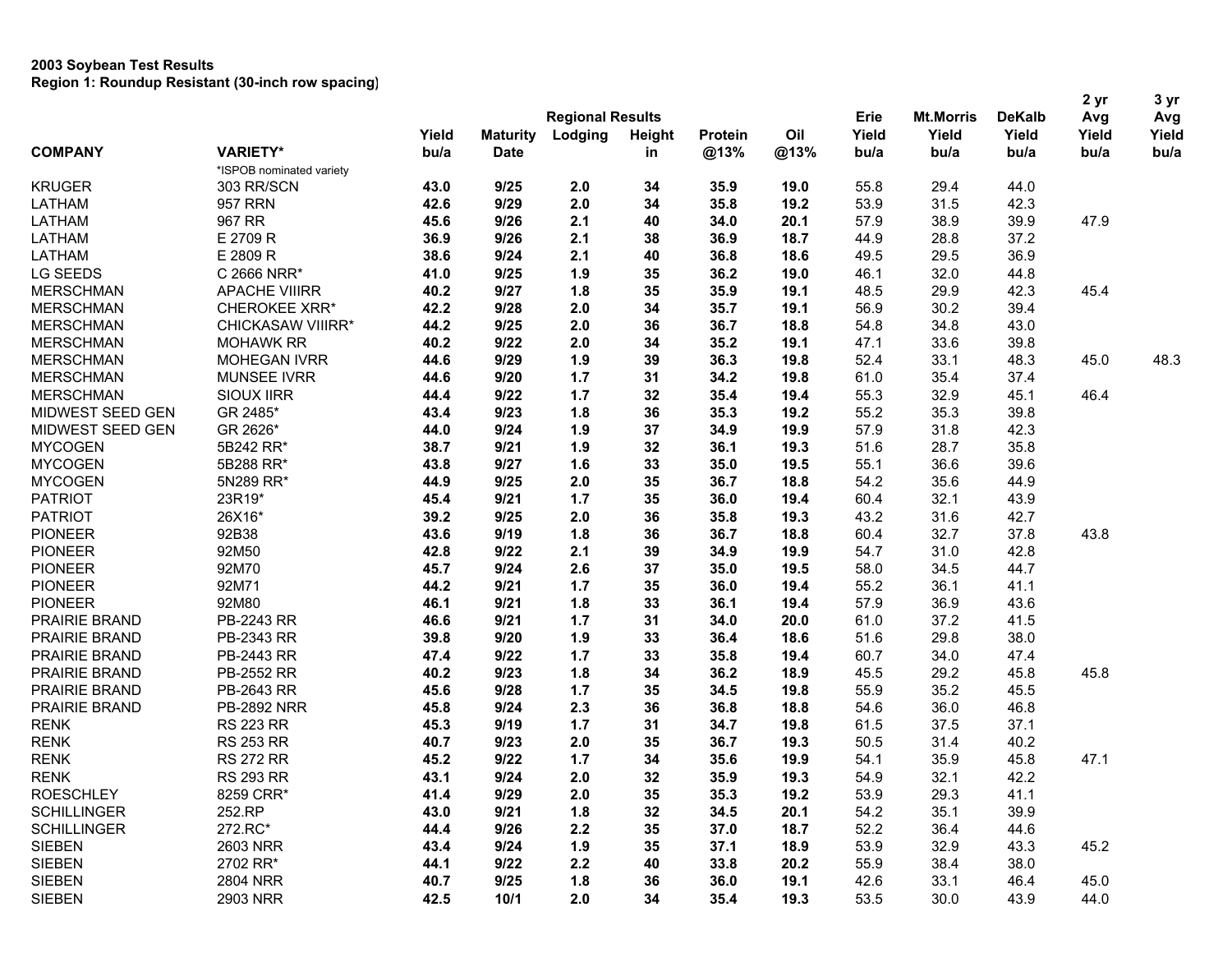| <b>Regional Results</b><br>Erie<br><b>Mt.Morris</b><br><b>DeKalb</b><br>Avg<br>Avg<br>Oil<br>Yield<br>Yield<br><b>Maturity</b><br>Lodging<br>Height<br>Protein<br>Yield<br>Yield<br>Yield<br>Yield<br><b>VARIETY*</b><br><b>COMPANY</b><br>bu/a<br>@13%<br><b>Date</b><br>@13%<br>bu/a<br>bu/a<br>bu/a<br>bu/a<br>bu/a<br>in<br>*ISPOB nominated variety<br><b>STINE</b><br>S 2640-4<br>9/24<br>1.8<br>35<br>35.8<br>45.8<br>28.9<br>44.4<br>39.7<br>19.1<br><b>STINE</b><br>S 2743-4<br>47.9<br>9/27<br>1.6<br>36<br>34.3<br>19.9<br>37.1<br>56.8<br>49.9<br><b>STINE</b><br>S 2783-4*<br>44.8<br>9/23<br>1.8<br>33<br>35.9<br>19.3<br>56.2<br>32.6<br>45.7<br>45.7<br>9/26<br>47.2<br><b>STINE</b><br>S 2842-4<br>46.3<br>2.3<br>35<br>36.6<br>18.8<br>54.5<br>35.6<br>48.7<br>S 24-K4*<br>9/19<br>2.3<br><b>SYNGENTA</b><br>42.2<br>36<br>35.2<br>19.7<br>56.5<br>31.5<br>38.7<br><b>SYNGENTA</b><br>S 28-W2*<br>39.4<br>9/20<br>1.8<br>33.0<br>36.8<br>34<br>34.5<br>20.2<br>48.3<br><b>HC-2250 RR</b><br>39.6<br>9/25<br>1.9<br>34<br>36.1<br>19.0<br>47.8<br>27.8<br>43.2<br>9/22<br>1.8<br><b>HC-2262 RR</b><br>44.5<br>36<br>35.0<br>20.1<br>57.9<br>33.1<br>42.5<br><b>HC-2282 RR</b><br>9/25<br>1.6<br>19.6<br>36.2<br>48.8<br>52.0<br>48.2<br>35<br>34.6<br>59.0<br>49.4<br>2.1<br>V 254 RR<br>39.4<br>9/23<br>36<br>35.9<br>49.5<br>31.0<br>37.6<br>18.9<br>52.5<br><b>VIGORO</b><br>V 282 RR<br>9/25<br>1.6<br>33<br>56.8<br>39.2<br>47.6<br>48.3<br>47.8<br>34.7<br>19.5<br>2217 RR<br>1.7<br><b>WILKEN</b><br>40.9<br>9/20<br>30<br>33.5<br>20.4<br>54.4<br>30.9<br>37.5<br>43.9<br>9/19<br>1.7<br>26.9<br><b>WILKEN</b><br>2301 RR<br>43.0<br>33<br>35.7<br>19.7<br>61.2<br>40.8<br><b>WILKEN</b><br><b>2321 NRR</b><br>9/23<br>1.8<br>36<br>36.9<br>31.3<br>39.5<br>43.4<br>40.7<br>19.8<br>51.4<br>9/19<br>29.0<br><b>WILKEN</b><br>2547 RR*<br>39.9<br>1.9<br>31<br>36.3<br>19.3<br>55.7<br>35.1<br><b>WILKEN</b><br>2586 RR*<br>9/26<br>1.5<br>34<br>34.4<br>19.6<br>61.3<br>38.4<br>42.0<br>47.2<br>9/23<br>2.3<br><b>WILKEN</b><br>2663 RR*<br>45.4<br>39<br>34.1<br>20.1<br>58.5<br>37.2<br>40.4<br>9/24<br>1.8<br>36.9<br>32.0<br>43.4<br><b>WILKEN</b><br><b>2665 NRR</b><br>42.3<br>35<br>19.0<br>51.4<br><b>WILKEN</b><br><b>2671 NRR</b><br>9/24<br>53.2<br>33.7<br>43.6<br>2.2<br>38<br>37.1<br>18.7<br>44.0<br>9/24<br>1.6<br>35.3<br>51.5<br>35.6<br><b>WILKEN</b><br>2678 RR<br>43.9<br>33<br>19.6<br>44.8<br>35.7<br><b>WILKEN</b><br>2685 RR<br>46.1<br>9/25<br>2.0<br>35<br>33.6<br>20.4<br>57.2<br>45.5<br><b>WILKEN</b><br><b>WX 173 NRR</b><br>9/28<br>2.4<br>38<br>38.5<br>46.7<br>36.7<br>18.8<br>51.7<br>49.7<br>RR 2242*<br>9/20<br>1.8<br>57.7<br>28.2<br>38.0<br><b>WILLCROSS</b><br>41.3<br>31<br>36.0<br>19.5<br><b>WILLCROSS</b><br>RR 2243<br>43.7<br>9/25<br>38<br>19.4<br>52.6<br>36.7<br>41.8<br>2.4<br>34.8<br>9/27<br>47.0<br><b>WILLCROSS</b><br>RR 2253<br>41.8<br>1.8<br>34<br>35.6<br>19.3<br>50.2<br>29.7<br>45.4<br>RR 2261*<br>32.1<br><b>WILLCROSS</b><br>41.7<br>9/25<br>1.9<br>39<br>35.0<br>19.7<br>52.7<br>40.2<br>RR 2283 N<br>2.3<br><b>WILLCROSS</b><br>46.0<br>9/25<br>36<br>36.7<br>18.6<br>51.9<br>35.9<br>50.2<br>RR 2284<br>9/25<br>1.9<br>37<br>34.2<br>53.9<br>33.4<br>46.6<br><b>WILLCROSS</b><br>44.6<br>20.1<br><b>WILLCROSS</b><br>RR 2293 N<br>44.2<br>9/25<br>2.2<br>35<br>36.6<br>53.8<br>35.0<br>43.9<br>18.8<br><b>AVERAGE</b><br>9/23<br>1.9<br>35<br>35.8<br>45.6<br>43.0<br>19.3<br>53.7<br>32.9<br>42.4<br>50.6<br>L.S.D. 25% LEVEL<br>0.2<br>$\mathbf 2$<br>0.33<br>3.6<br>3.0<br>3.1<br>0.45<br>1.8<br>8<br>7.2<br>COEFF. OF VAR. (%)<br>13.5<br>19.5<br>2.3<br>3.2<br>5.9<br>7.5<br><b>ASGROW</b><br>AG 3005<br>9/29<br>1.9<br>34.0<br>19.9<br>52.7<br>40.4<br>49.2<br>47.4<br>37<br>AG 3201*<br>9/28<br>1.9<br>38.6<br><b>ASGROW</b><br>44.1<br>38<br>34.2<br>19.5<br>58.9<br>34.9<br>AG 3202<br><b>ASGROW</b><br>41.8<br>10/1<br>2.6<br>42<br>34.4<br>19.4<br>45.8<br>38.6<br>40.9<br><b>DAIRYLAND</b><br><b>DSR-326 RR</b><br>39.5<br>10/2<br>2.1<br>39<br>35.8<br>19.1<br>43.6<br>35.4<br>39.4<br>9/24<br>2.0<br>36.8<br>40.9<br><b>DAIRYLAND</b><br><b>DST 3150 RR</b><br>39.5<br>36<br>35.3<br>19.4<br>40.8 |                         |                    |      |      |     |    |      |      |      |      |      | 2 yr | 3 yr |
|--------------------------------------------------------------------------------------------------------------------------------------------------------------------------------------------------------------------------------------------------------------------------------------------------------------------------------------------------------------------------------------------------------------------------------------------------------------------------------------------------------------------------------------------------------------------------------------------------------------------------------------------------------------------------------------------------------------------------------------------------------------------------------------------------------------------------------------------------------------------------------------------------------------------------------------------------------------------------------------------------------------------------------------------------------------------------------------------------------------------------------------------------------------------------------------------------------------------------------------------------------------------------------------------------------------------------------------------------------------------------------------------------------------------------------------------------------------------------------------------------------------------------------------------------------------------------------------------------------------------------------------------------------------------------------------------------------------------------------------------------------------------------------------------------------------------------------------------------------------------------------------------------------------------------------------------------------------------------------------------------------------------------------------------------------------------------------------------------------------------------------------------------------------------------------------------------------------------------------------------------------------------------------------------------------------------------------------------------------------------------------------------------------------------------------------------------------------------------------------------------------------------------------------------------------------------------------------------------------------------------------------------------------------------------------------------------------------------------------------------------------------------------------------------------------------------------------------------------------------------------------------------------------------------------------------------------------------------------------------------------------------------------------------------------------------------------------------------------------------------------------------------------------------------------------------------------------------------------------------------------------------------------------------------------------------------------------------------------------------------------------------------------------------------------------------------------------------------------------------------------------------------------------------------------------------------------------------------------------------------------------------------------------------------------------------------------------------------------------------------------------------------------------------------------------------------------------------------------------------------------------------------------------------------------------------------------------------------------------------------------------------------------------------------------------------------------------------------------------------------------------------------------------------------------------------------------------------|-------------------------|--------------------|------|------|-----|----|------|------|------|------|------|------|------|
|                                                                                                                                                                                                                                                                                                                                                                                                                                                                                                                                                                                                                                                                                                                                                                                                                                                                                                                                                                                                                                                                                                                                                                                                                                                                                                                                                                                                                                                                                                                                                                                                                                                                                                                                                                                                                                                                                                                                                                                                                                                                                                                                                                                                                                                                                                                                                                                                                                                                                                                                                                                                                                                                                                                                                                                                                                                                                                                                                                                                                                                                                                                                                                                                                                                                                                                                                                                                                                                                                                                                                                                                                                                                                                                                                                                                                                                                                                                                                                                                                                                                                                                                                                                                              |                         |                    |      |      |     |    |      |      |      |      |      |      |      |
|                                                                                                                                                                                                                                                                                                                                                                                                                                                                                                                                                                                                                                                                                                                                                                                                                                                                                                                                                                                                                                                                                                                                                                                                                                                                                                                                                                                                                                                                                                                                                                                                                                                                                                                                                                                                                                                                                                                                                                                                                                                                                                                                                                                                                                                                                                                                                                                                                                                                                                                                                                                                                                                                                                                                                                                                                                                                                                                                                                                                                                                                                                                                                                                                                                                                                                                                                                                                                                                                                                                                                                                                                                                                                                                                                                                                                                                                                                                                                                                                                                                                                                                                                                                                              |                         |                    |      |      |     |    |      |      |      |      |      |      |      |
|                                                                                                                                                                                                                                                                                                                                                                                                                                                                                                                                                                                                                                                                                                                                                                                                                                                                                                                                                                                                                                                                                                                                                                                                                                                                                                                                                                                                                                                                                                                                                                                                                                                                                                                                                                                                                                                                                                                                                                                                                                                                                                                                                                                                                                                                                                                                                                                                                                                                                                                                                                                                                                                                                                                                                                                                                                                                                                                                                                                                                                                                                                                                                                                                                                                                                                                                                                                                                                                                                                                                                                                                                                                                                                                                                                                                                                                                                                                                                                                                                                                                                                                                                                                                              |                         |                    |      |      |     |    |      |      |      |      |      |      |      |
|                                                                                                                                                                                                                                                                                                                                                                                                                                                                                                                                                                                                                                                                                                                                                                                                                                                                                                                                                                                                                                                                                                                                                                                                                                                                                                                                                                                                                                                                                                                                                                                                                                                                                                                                                                                                                                                                                                                                                                                                                                                                                                                                                                                                                                                                                                                                                                                                                                                                                                                                                                                                                                                                                                                                                                                                                                                                                                                                                                                                                                                                                                                                                                                                                                                                                                                                                                                                                                                                                                                                                                                                                                                                                                                                                                                                                                                                                                                                                                                                                                                                                                                                                                                                              |                         |                    |      |      |     |    |      |      |      |      |      |      |      |
|                                                                                                                                                                                                                                                                                                                                                                                                                                                                                                                                                                                                                                                                                                                                                                                                                                                                                                                                                                                                                                                                                                                                                                                                                                                                                                                                                                                                                                                                                                                                                                                                                                                                                                                                                                                                                                                                                                                                                                                                                                                                                                                                                                                                                                                                                                                                                                                                                                                                                                                                                                                                                                                                                                                                                                                                                                                                                                                                                                                                                                                                                                                                                                                                                                                                                                                                                                                                                                                                                                                                                                                                                                                                                                                                                                                                                                                                                                                                                                                                                                                                                                                                                                                                              |                         |                    |      |      |     |    |      |      |      |      |      |      |      |
|                                                                                                                                                                                                                                                                                                                                                                                                                                                                                                                                                                                                                                                                                                                                                                                                                                                                                                                                                                                                                                                                                                                                                                                                                                                                                                                                                                                                                                                                                                                                                                                                                                                                                                                                                                                                                                                                                                                                                                                                                                                                                                                                                                                                                                                                                                                                                                                                                                                                                                                                                                                                                                                                                                                                                                                                                                                                                                                                                                                                                                                                                                                                                                                                                                                                                                                                                                                                                                                                                                                                                                                                                                                                                                                                                                                                                                                                                                                                                                                                                                                                                                                                                                                                              |                         |                    |      |      |     |    |      |      |      |      |      |      |      |
|                                                                                                                                                                                                                                                                                                                                                                                                                                                                                                                                                                                                                                                                                                                                                                                                                                                                                                                                                                                                                                                                                                                                                                                                                                                                                                                                                                                                                                                                                                                                                                                                                                                                                                                                                                                                                                                                                                                                                                                                                                                                                                                                                                                                                                                                                                                                                                                                                                                                                                                                                                                                                                                                                                                                                                                                                                                                                                                                                                                                                                                                                                                                                                                                                                                                                                                                                                                                                                                                                                                                                                                                                                                                                                                                                                                                                                                                                                                                                                                                                                                                                                                                                                                                              |                         |                    |      |      |     |    |      |      |      |      |      |      |      |
|                                                                                                                                                                                                                                                                                                                                                                                                                                                                                                                                                                                                                                                                                                                                                                                                                                                                                                                                                                                                                                                                                                                                                                                                                                                                                                                                                                                                                                                                                                                                                                                                                                                                                                                                                                                                                                                                                                                                                                                                                                                                                                                                                                                                                                                                                                                                                                                                                                                                                                                                                                                                                                                                                                                                                                                                                                                                                                                                                                                                                                                                                                                                                                                                                                                                                                                                                                                                                                                                                                                                                                                                                                                                                                                                                                                                                                                                                                                                                                                                                                                                                                                                                                                                              |                         |                    |      |      |     |    |      |      |      |      |      |      |      |
|                                                                                                                                                                                                                                                                                                                                                                                                                                                                                                                                                                                                                                                                                                                                                                                                                                                                                                                                                                                                                                                                                                                                                                                                                                                                                                                                                                                                                                                                                                                                                                                                                                                                                                                                                                                                                                                                                                                                                                                                                                                                                                                                                                                                                                                                                                                                                                                                                                                                                                                                                                                                                                                                                                                                                                                                                                                                                                                                                                                                                                                                                                                                                                                                                                                                                                                                                                                                                                                                                                                                                                                                                                                                                                                                                                                                                                                                                                                                                                                                                                                                                                                                                                                                              |                         |                    |      |      |     |    |      |      |      |      |      |      |      |
|                                                                                                                                                                                                                                                                                                                                                                                                                                                                                                                                                                                                                                                                                                                                                                                                                                                                                                                                                                                                                                                                                                                                                                                                                                                                                                                                                                                                                                                                                                                                                                                                                                                                                                                                                                                                                                                                                                                                                                                                                                                                                                                                                                                                                                                                                                                                                                                                                                                                                                                                                                                                                                                                                                                                                                                                                                                                                                                                                                                                                                                                                                                                                                                                                                                                                                                                                                                                                                                                                                                                                                                                                                                                                                                                                                                                                                                                                                                                                                                                                                                                                                                                                                                                              |                         |                    |      |      |     |    |      |      |      |      |      |      |      |
|                                                                                                                                                                                                                                                                                                                                                                                                                                                                                                                                                                                                                                                                                                                                                                                                                                                                                                                                                                                                                                                                                                                                                                                                                                                                                                                                                                                                                                                                                                                                                                                                                                                                                                                                                                                                                                                                                                                                                                                                                                                                                                                                                                                                                                                                                                                                                                                                                                                                                                                                                                                                                                                                                                                                                                                                                                                                                                                                                                                                                                                                                                                                                                                                                                                                                                                                                                                                                                                                                                                                                                                                                                                                                                                                                                                                                                                                                                                                                                                                                                                                                                                                                                                                              | <b>TRELAY</b>           |                    |      |      |     |    |      |      |      |      |      |      |      |
|                                                                                                                                                                                                                                                                                                                                                                                                                                                                                                                                                                                                                                                                                                                                                                                                                                                                                                                                                                                                                                                                                                                                                                                                                                                                                                                                                                                                                                                                                                                                                                                                                                                                                                                                                                                                                                                                                                                                                                                                                                                                                                                                                                                                                                                                                                                                                                                                                                                                                                                                                                                                                                                                                                                                                                                                                                                                                                                                                                                                                                                                                                                                                                                                                                                                                                                                                                                                                                                                                                                                                                                                                                                                                                                                                                                                                                                                                                                                                                                                                                                                                                                                                                                                              | <b>TRELAY</b>           |                    |      |      |     |    |      |      |      |      |      |      |      |
|                                                                                                                                                                                                                                                                                                                                                                                                                                                                                                                                                                                                                                                                                                                                                                                                                                                                                                                                                                                                                                                                                                                                                                                                                                                                                                                                                                                                                                                                                                                                                                                                                                                                                                                                                                                                                                                                                                                                                                                                                                                                                                                                                                                                                                                                                                                                                                                                                                                                                                                                                                                                                                                                                                                                                                                                                                                                                                                                                                                                                                                                                                                                                                                                                                                                                                                                                                                                                                                                                                                                                                                                                                                                                                                                                                                                                                                                                                                                                                                                                                                                                                                                                                                                              | <b>TRELAY</b>           |                    |      |      |     |    |      |      |      |      |      |      |      |
|                                                                                                                                                                                                                                                                                                                                                                                                                                                                                                                                                                                                                                                                                                                                                                                                                                                                                                                                                                                                                                                                                                                                                                                                                                                                                                                                                                                                                                                                                                                                                                                                                                                                                                                                                                                                                                                                                                                                                                                                                                                                                                                                                                                                                                                                                                                                                                                                                                                                                                                                                                                                                                                                                                                                                                                                                                                                                                                                                                                                                                                                                                                                                                                                                                                                                                                                                                                                                                                                                                                                                                                                                                                                                                                                                                                                                                                                                                                                                                                                                                                                                                                                                                                                              | <b>VIGORO</b>           |                    |      |      |     |    |      |      |      |      |      |      |      |
|                                                                                                                                                                                                                                                                                                                                                                                                                                                                                                                                                                                                                                                                                                                                                                                                                                                                                                                                                                                                                                                                                                                                                                                                                                                                                                                                                                                                                                                                                                                                                                                                                                                                                                                                                                                                                                                                                                                                                                                                                                                                                                                                                                                                                                                                                                                                                                                                                                                                                                                                                                                                                                                                                                                                                                                                                                                                                                                                                                                                                                                                                                                                                                                                                                                                                                                                                                                                                                                                                                                                                                                                                                                                                                                                                                                                                                                                                                                                                                                                                                                                                                                                                                                                              |                         |                    |      |      |     |    |      |      |      |      |      |      |      |
|                                                                                                                                                                                                                                                                                                                                                                                                                                                                                                                                                                                                                                                                                                                                                                                                                                                                                                                                                                                                                                                                                                                                                                                                                                                                                                                                                                                                                                                                                                                                                                                                                                                                                                                                                                                                                                                                                                                                                                                                                                                                                                                                                                                                                                                                                                                                                                                                                                                                                                                                                                                                                                                                                                                                                                                                                                                                                                                                                                                                                                                                                                                                                                                                                                                                                                                                                                                                                                                                                                                                                                                                                                                                                                                                                                                                                                                                                                                                                                                                                                                                                                                                                                                                              |                         |                    |      |      |     |    |      |      |      |      |      |      |      |
|                                                                                                                                                                                                                                                                                                                                                                                                                                                                                                                                                                                                                                                                                                                                                                                                                                                                                                                                                                                                                                                                                                                                                                                                                                                                                                                                                                                                                                                                                                                                                                                                                                                                                                                                                                                                                                                                                                                                                                                                                                                                                                                                                                                                                                                                                                                                                                                                                                                                                                                                                                                                                                                                                                                                                                                                                                                                                                                                                                                                                                                                                                                                                                                                                                                                                                                                                                                                                                                                                                                                                                                                                                                                                                                                                                                                                                                                                                                                                                                                                                                                                                                                                                                                              |                         |                    |      |      |     |    |      |      |      |      |      |      |      |
|                                                                                                                                                                                                                                                                                                                                                                                                                                                                                                                                                                                                                                                                                                                                                                                                                                                                                                                                                                                                                                                                                                                                                                                                                                                                                                                                                                                                                                                                                                                                                                                                                                                                                                                                                                                                                                                                                                                                                                                                                                                                                                                                                                                                                                                                                                                                                                                                                                                                                                                                                                                                                                                                                                                                                                                                                                                                                                                                                                                                                                                                                                                                                                                                                                                                                                                                                                                                                                                                                                                                                                                                                                                                                                                                                                                                                                                                                                                                                                                                                                                                                                                                                                                                              |                         |                    |      |      |     |    |      |      |      |      |      |      |      |
|                                                                                                                                                                                                                                                                                                                                                                                                                                                                                                                                                                                                                                                                                                                                                                                                                                                                                                                                                                                                                                                                                                                                                                                                                                                                                                                                                                                                                                                                                                                                                                                                                                                                                                                                                                                                                                                                                                                                                                                                                                                                                                                                                                                                                                                                                                                                                                                                                                                                                                                                                                                                                                                                                                                                                                                                                                                                                                                                                                                                                                                                                                                                                                                                                                                                                                                                                                                                                                                                                                                                                                                                                                                                                                                                                                                                                                                                                                                                                                                                                                                                                                                                                                                                              |                         |                    |      |      |     |    |      |      |      |      |      |      |      |
|                                                                                                                                                                                                                                                                                                                                                                                                                                                                                                                                                                                                                                                                                                                                                                                                                                                                                                                                                                                                                                                                                                                                                                                                                                                                                                                                                                                                                                                                                                                                                                                                                                                                                                                                                                                                                                                                                                                                                                                                                                                                                                                                                                                                                                                                                                                                                                                                                                                                                                                                                                                                                                                                                                                                                                                                                                                                                                                                                                                                                                                                                                                                                                                                                                                                                                                                                                                                                                                                                                                                                                                                                                                                                                                                                                                                                                                                                                                                                                                                                                                                                                                                                                                                              |                         |                    |      |      |     |    |      |      |      |      |      |      |      |
|                                                                                                                                                                                                                                                                                                                                                                                                                                                                                                                                                                                                                                                                                                                                                                                                                                                                                                                                                                                                                                                                                                                                                                                                                                                                                                                                                                                                                                                                                                                                                                                                                                                                                                                                                                                                                                                                                                                                                                                                                                                                                                                                                                                                                                                                                                                                                                                                                                                                                                                                                                                                                                                                                                                                                                                                                                                                                                                                                                                                                                                                                                                                                                                                                                                                                                                                                                                                                                                                                                                                                                                                                                                                                                                                                                                                                                                                                                                                                                                                                                                                                                                                                                                                              |                         |                    |      |      |     |    |      |      |      |      |      |      |      |
|                                                                                                                                                                                                                                                                                                                                                                                                                                                                                                                                                                                                                                                                                                                                                                                                                                                                                                                                                                                                                                                                                                                                                                                                                                                                                                                                                                                                                                                                                                                                                                                                                                                                                                                                                                                                                                                                                                                                                                                                                                                                                                                                                                                                                                                                                                                                                                                                                                                                                                                                                                                                                                                                                                                                                                                                                                                                                                                                                                                                                                                                                                                                                                                                                                                                                                                                                                                                                                                                                                                                                                                                                                                                                                                                                                                                                                                                                                                                                                                                                                                                                                                                                                                                              |                         |                    |      |      |     |    |      |      |      |      |      |      |      |
|                                                                                                                                                                                                                                                                                                                                                                                                                                                                                                                                                                                                                                                                                                                                                                                                                                                                                                                                                                                                                                                                                                                                                                                                                                                                                                                                                                                                                                                                                                                                                                                                                                                                                                                                                                                                                                                                                                                                                                                                                                                                                                                                                                                                                                                                                                                                                                                                                                                                                                                                                                                                                                                                                                                                                                                                                                                                                                                                                                                                                                                                                                                                                                                                                                                                                                                                                                                                                                                                                                                                                                                                                                                                                                                                                                                                                                                                                                                                                                                                                                                                                                                                                                                                              |                         |                    |      |      |     |    |      |      |      |      |      |      |      |
|                                                                                                                                                                                                                                                                                                                                                                                                                                                                                                                                                                                                                                                                                                                                                                                                                                                                                                                                                                                                                                                                                                                                                                                                                                                                                                                                                                                                                                                                                                                                                                                                                                                                                                                                                                                                                                                                                                                                                                                                                                                                                                                                                                                                                                                                                                                                                                                                                                                                                                                                                                                                                                                                                                                                                                                                                                                                                                                                                                                                                                                                                                                                                                                                                                                                                                                                                                                                                                                                                                                                                                                                                                                                                                                                                                                                                                                                                                                                                                                                                                                                                                                                                                                                              |                         |                    |      |      |     |    |      |      |      |      |      |      |      |
|                                                                                                                                                                                                                                                                                                                                                                                                                                                                                                                                                                                                                                                                                                                                                                                                                                                                                                                                                                                                                                                                                                                                                                                                                                                                                                                                                                                                                                                                                                                                                                                                                                                                                                                                                                                                                                                                                                                                                                                                                                                                                                                                                                                                                                                                                                                                                                                                                                                                                                                                                                                                                                                                                                                                                                                                                                                                                                                                                                                                                                                                                                                                                                                                                                                                                                                                                                                                                                                                                                                                                                                                                                                                                                                                                                                                                                                                                                                                                                                                                                                                                                                                                                                                              |                         |                    |      |      |     |    |      |      |      |      |      |      |      |
|                                                                                                                                                                                                                                                                                                                                                                                                                                                                                                                                                                                                                                                                                                                                                                                                                                                                                                                                                                                                                                                                                                                                                                                                                                                                                                                                                                                                                                                                                                                                                                                                                                                                                                                                                                                                                                                                                                                                                                                                                                                                                                                                                                                                                                                                                                                                                                                                                                                                                                                                                                                                                                                                                                                                                                                                                                                                                                                                                                                                                                                                                                                                                                                                                                                                                                                                                                                                                                                                                                                                                                                                                                                                                                                                                                                                                                                                                                                                                                                                                                                                                                                                                                                                              |                         |                    |      |      |     |    |      |      |      |      |      |      |      |
|                                                                                                                                                                                                                                                                                                                                                                                                                                                                                                                                                                                                                                                                                                                                                                                                                                                                                                                                                                                                                                                                                                                                                                                                                                                                                                                                                                                                                                                                                                                                                                                                                                                                                                                                                                                                                                                                                                                                                                                                                                                                                                                                                                                                                                                                                                                                                                                                                                                                                                                                                                                                                                                                                                                                                                                                                                                                                                                                                                                                                                                                                                                                                                                                                                                                                                                                                                                                                                                                                                                                                                                                                                                                                                                                                                                                                                                                                                                                                                                                                                                                                                                                                                                                              |                         |                    |      |      |     |    |      |      |      |      |      |      |      |
|                                                                                                                                                                                                                                                                                                                                                                                                                                                                                                                                                                                                                                                                                                                                                                                                                                                                                                                                                                                                                                                                                                                                                                                                                                                                                                                                                                                                                                                                                                                                                                                                                                                                                                                                                                                                                                                                                                                                                                                                                                                                                                                                                                                                                                                                                                                                                                                                                                                                                                                                                                                                                                                                                                                                                                                                                                                                                                                                                                                                                                                                                                                                                                                                                                                                                                                                                                                                                                                                                                                                                                                                                                                                                                                                                                                                                                                                                                                                                                                                                                                                                                                                                                                                              |                         |                    |      |      |     |    |      |      |      |      |      |      |      |
|                                                                                                                                                                                                                                                                                                                                                                                                                                                                                                                                                                                                                                                                                                                                                                                                                                                                                                                                                                                                                                                                                                                                                                                                                                                                                                                                                                                                                                                                                                                                                                                                                                                                                                                                                                                                                                                                                                                                                                                                                                                                                                                                                                                                                                                                                                                                                                                                                                                                                                                                                                                                                                                                                                                                                                                                                                                                                                                                                                                                                                                                                                                                                                                                                                                                                                                                                                                                                                                                                                                                                                                                                                                                                                                                                                                                                                                                                                                                                                                                                                                                                                                                                                                                              |                         |                    |      |      |     |    |      |      |      |      |      |      |      |
|                                                                                                                                                                                                                                                                                                                                                                                                                                                                                                                                                                                                                                                                                                                                                                                                                                                                                                                                                                                                                                                                                                                                                                                                                                                                                                                                                                                                                                                                                                                                                                                                                                                                                                                                                                                                                                                                                                                                                                                                                                                                                                                                                                                                                                                                                                                                                                                                                                                                                                                                                                                                                                                                                                                                                                                                                                                                                                                                                                                                                                                                                                                                                                                                                                                                                                                                                                                                                                                                                                                                                                                                                                                                                                                                                                                                                                                                                                                                                                                                                                                                                                                                                                                                              |                         |                    |      |      |     |    |      |      |      |      |      |      |      |
|                                                                                                                                                                                                                                                                                                                                                                                                                                                                                                                                                                                                                                                                                                                                                                                                                                                                                                                                                                                                                                                                                                                                                                                                                                                                                                                                                                                                                                                                                                                                                                                                                                                                                                                                                                                                                                                                                                                                                                                                                                                                                                                                                                                                                                                                                                                                                                                                                                                                                                                                                                                                                                                                                                                                                                                                                                                                                                                                                                                                                                                                                                                                                                                                                                                                                                                                                                                                                                                                                                                                                                                                                                                                                                                                                                                                                                                                                                                                                                                                                                                                                                                                                                                                              |                         |                    |      |      |     |    |      |      |      |      |      |      |      |
|                                                                                                                                                                                                                                                                                                                                                                                                                                                                                                                                                                                                                                                                                                                                                                                                                                                                                                                                                                                                                                                                                                                                                                                                                                                                                                                                                                                                                                                                                                                                                                                                                                                                                                                                                                                                                                                                                                                                                                                                                                                                                                                                                                                                                                                                                                                                                                                                                                                                                                                                                                                                                                                                                                                                                                                                                                                                                                                                                                                                                                                                                                                                                                                                                                                                                                                                                                                                                                                                                                                                                                                                                                                                                                                                                                                                                                                                                                                                                                                                                                                                                                                                                                                                              |                         |                    |      |      |     |    |      |      |      |      |      |      |      |
|                                                                                                                                                                                                                                                                                                                                                                                                                                                                                                                                                                                                                                                                                                                                                                                                                                                                                                                                                                                                                                                                                                                                                                                                                                                                                                                                                                                                                                                                                                                                                                                                                                                                                                                                                                                                                                                                                                                                                                                                                                                                                                                                                                                                                                                                                                                                                                                                                                                                                                                                                                                                                                                                                                                                                                                                                                                                                                                                                                                                                                                                                                                                                                                                                                                                                                                                                                                                                                                                                                                                                                                                                                                                                                                                                                                                                                                                                                                                                                                                                                                                                                                                                                                                              |                         |                    |      |      |     |    |      |      |      |      |      |      |      |
|                                                                                                                                                                                                                                                                                                                                                                                                                                                                                                                                                                                                                                                                                                                                                                                                                                                                                                                                                                                                                                                                                                                                                                                                                                                                                                                                                                                                                                                                                                                                                                                                                                                                                                                                                                                                                                                                                                                                                                                                                                                                                                                                                                                                                                                                                                                                                                                                                                                                                                                                                                                                                                                                                                                                                                                                                                                                                                                                                                                                                                                                                                                                                                                                                                                                                                                                                                                                                                                                                                                                                                                                                                                                                                                                                                                                                                                                                                                                                                                                                                                                                                                                                                                                              |                         |                    |      |      |     |    |      |      |      |      |      |      |      |
|                                                                                                                                                                                                                                                                                                                                                                                                                                                                                                                                                                                                                                                                                                                                                                                                                                                                                                                                                                                                                                                                                                                                                                                                                                                                                                                                                                                                                                                                                                                                                                                                                                                                                                                                                                                                                                                                                                                                                                                                                                                                                                                                                                                                                                                                                                                                                                                                                                                                                                                                                                                                                                                                                                                                                                                                                                                                                                                                                                                                                                                                                                                                                                                                                                                                                                                                                                                                                                                                                                                                                                                                                                                                                                                                                                                                                                                                                                                                                                                                                                                                                                                                                                                                              |                         |                    |      |      |     |    |      |      |      |      |      |      |      |
|                                                                                                                                                                                                                                                                                                                                                                                                                                                                                                                                                                                                                                                                                                                                                                                                                                                                                                                                                                                                                                                                                                                                                                                                                                                                                                                                                                                                                                                                                                                                                                                                                                                                                                                                                                                                                                                                                                                                                                                                                                                                                                                                                                                                                                                                                                                                                                                                                                                                                                                                                                                                                                                                                                                                                                                                                                                                                                                                                                                                                                                                                                                                                                                                                                                                                                                                                                                                                                                                                                                                                                                                                                                                                                                                                                                                                                                                                                                                                                                                                                                                                                                                                                                                              |                         |                    |      |      |     |    |      |      |      |      |      |      |      |
|                                                                                                                                                                                                                                                                                                                                                                                                                                                                                                                                                                                                                                                                                                                                                                                                                                                                                                                                                                                                                                                                                                                                                                                                                                                                                                                                                                                                                                                                                                                                                                                                                                                                                                                                                                                                                                                                                                                                                                                                                                                                                                                                                                                                                                                                                                                                                                                                                                                                                                                                                                                                                                                                                                                                                                                                                                                                                                                                                                                                                                                                                                                                                                                                                                                                                                                                                                                                                                                                                                                                                                                                                                                                                                                                                                                                                                                                                                                                                                                                                                                                                                                                                                                                              |                         |                    |      |      |     |    |      |      |      |      |      |      |      |
|                                                                                                                                                                                                                                                                                                                                                                                                                                                                                                                                                                                                                                                                                                                                                                                                                                                                                                                                                                                                                                                                                                                                                                                                                                                                                                                                                                                                                                                                                                                                                                                                                                                                                                                                                                                                                                                                                                                                                                                                                                                                                                                                                                                                                                                                                                                                                                                                                                                                                                                                                                                                                                                                                                                                                                                                                                                                                                                                                                                                                                                                                                                                                                                                                                                                                                                                                                                                                                                                                                                                                                                                                                                                                                                                                                                                                                                                                                                                                                                                                                                                                                                                                                                                              | <b>MATURITY GROUP 3</b> |                    |      |      |     |    |      |      |      |      |      |      |      |
|                                                                                                                                                                                                                                                                                                                                                                                                                                                                                                                                                                                                                                                                                                                                                                                                                                                                                                                                                                                                                                                                                                                                                                                                                                                                                                                                                                                                                                                                                                                                                                                                                                                                                                                                                                                                                                                                                                                                                                                                                                                                                                                                                                                                                                                                                                                                                                                                                                                                                                                                                                                                                                                                                                                                                                                                                                                                                                                                                                                                                                                                                                                                                                                                                                                                                                                                                                                                                                                                                                                                                                                                                                                                                                                                                                                                                                                                                                                                                                                                                                                                                                                                                                                                              |                         |                    |      |      |     |    |      |      |      |      |      |      |      |
|                                                                                                                                                                                                                                                                                                                                                                                                                                                                                                                                                                                                                                                                                                                                                                                                                                                                                                                                                                                                                                                                                                                                                                                                                                                                                                                                                                                                                                                                                                                                                                                                                                                                                                                                                                                                                                                                                                                                                                                                                                                                                                                                                                                                                                                                                                                                                                                                                                                                                                                                                                                                                                                                                                                                                                                                                                                                                                                                                                                                                                                                                                                                                                                                                                                                                                                                                                                                                                                                                                                                                                                                                                                                                                                                                                                                                                                                                                                                                                                                                                                                                                                                                                                                              |                         |                    |      |      |     |    |      |      |      |      |      |      |      |
|                                                                                                                                                                                                                                                                                                                                                                                                                                                                                                                                                                                                                                                                                                                                                                                                                                                                                                                                                                                                                                                                                                                                                                                                                                                                                                                                                                                                                                                                                                                                                                                                                                                                                                                                                                                                                                                                                                                                                                                                                                                                                                                                                                                                                                                                                                                                                                                                                                                                                                                                                                                                                                                                                                                                                                                                                                                                                                                                                                                                                                                                                                                                                                                                                                                                                                                                                                                                                                                                                                                                                                                                                                                                                                                                                                                                                                                                                                                                                                                                                                                                                                                                                                                                              |                         |                    |      |      |     |    |      |      |      |      |      |      |      |
|                                                                                                                                                                                                                                                                                                                                                                                                                                                                                                                                                                                                                                                                                                                                                                                                                                                                                                                                                                                                                                                                                                                                                                                                                                                                                                                                                                                                                                                                                                                                                                                                                                                                                                                                                                                                                                                                                                                                                                                                                                                                                                                                                                                                                                                                                                                                                                                                                                                                                                                                                                                                                                                                                                                                                                                                                                                                                                                                                                                                                                                                                                                                                                                                                                                                                                                                                                                                                                                                                                                                                                                                                                                                                                                                                                                                                                                                                                                                                                                                                                                                                                                                                                                                              |                         |                    |      |      |     |    |      |      |      |      |      |      |      |
|                                                                                                                                                                                                                                                                                                                                                                                                                                                                                                                                                                                                                                                                                                                                                                                                                                                                                                                                                                                                                                                                                                                                                                                                                                                                                                                                                                                                                                                                                                                                                                                                                                                                                                                                                                                                                                                                                                                                                                                                                                                                                                                                                                                                                                                                                                                                                                                                                                                                                                                                                                                                                                                                                                                                                                                                                                                                                                                                                                                                                                                                                                                                                                                                                                                                                                                                                                                                                                                                                                                                                                                                                                                                                                                                                                                                                                                                                                                                                                                                                                                                                                                                                                                                              |                         |                    |      |      |     |    |      |      |      |      |      |      |      |
|                                                                                                                                                                                                                                                                                                                                                                                                                                                                                                                                                                                                                                                                                                                                                                                                                                                                                                                                                                                                                                                                                                                                                                                                                                                                                                                                                                                                                                                                                                                                                                                                                                                                                                                                                                                                                                                                                                                                                                                                                                                                                                                                                                                                                                                                                                                                                                                                                                                                                                                                                                                                                                                                                                                                                                                                                                                                                                                                                                                                                                                                                                                                                                                                                                                                                                                                                                                                                                                                                                                                                                                                                                                                                                                                                                                                                                                                                                                                                                                                                                                                                                                                                                                                              | <b>DAIRYLAND</b>        | <b>DST 3151 RR</b> | 42.9 | 9/28 | 2.1 | 38 | 35.1 | 19.2 | 47.4 | 35.3 | 46.1 |      |      |